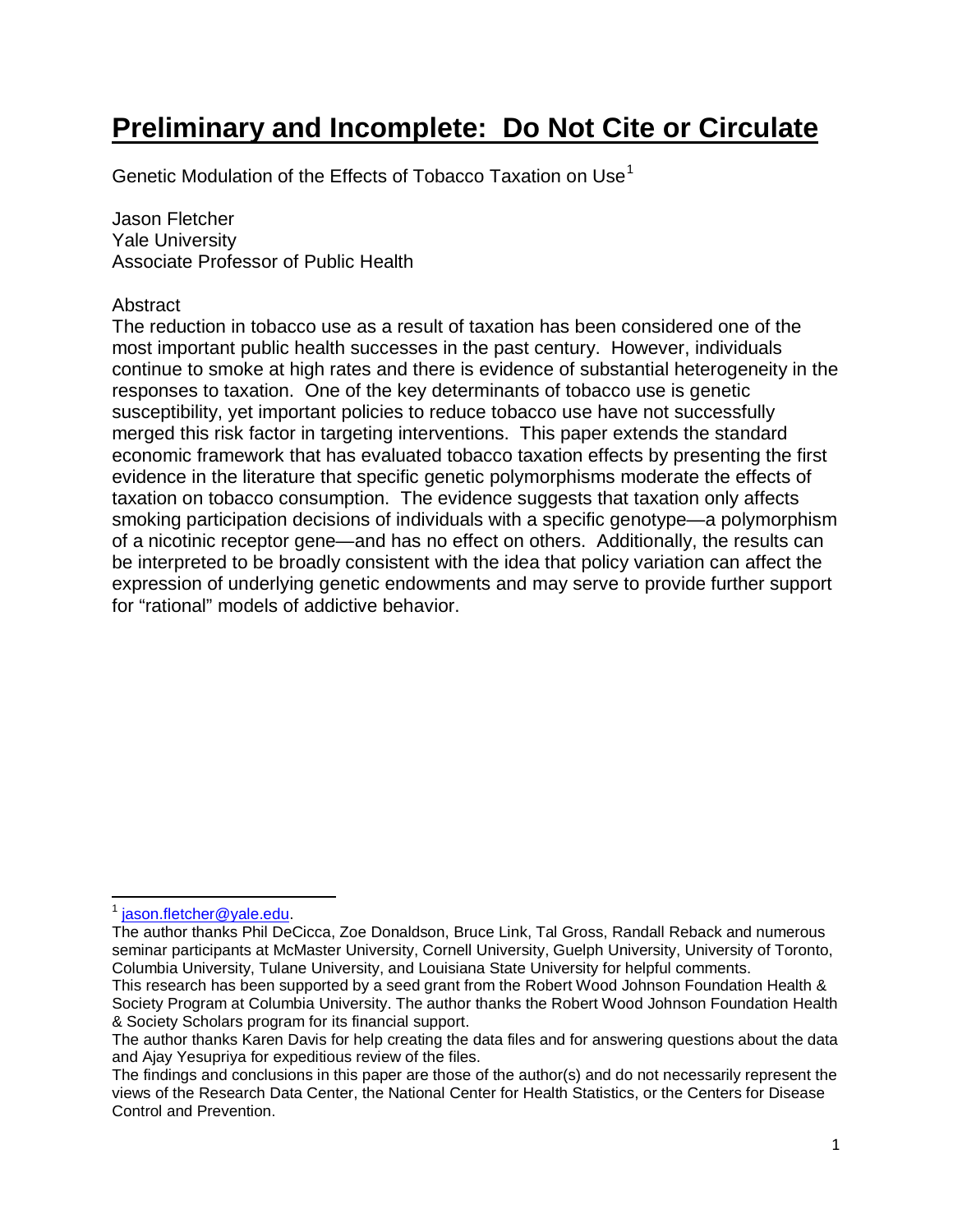#### **Introduction**

Tobacco use is among the most important causes of mortality and morbidity in the US and around the world. Although policy and medical interventions have targeted tobacco use for the past 50 years, a large population of individuals continues to initiate and fails to quit smoking. The difficulty of achieving additional reductions in smoking rates as well as the heterogeneity in response to each policy and medical intervention suggests that merging information and research from the biological and social sciences may be an important next step in further attempts of reducing use. From genetics and the biological sciences, there is a history of findings that suggest specific genes are directly responsible for some smoking phenotypes; however, even the cumulative impact of the genes fail to explain substantial variation in behavior. As a response to these findings, an emerging approach has sought to investigate potential geneenvironment interactions in order to both explore new sources of variation and highlight the complexity of substance use outcomes. At the same time, from health policy and economics, large literatures have described the effects (and heterogeneity of effects) of the rapid expansion of tobacco taxation and other policies but have also not been able to outline many of the key determinants of tobacco use. With these clear limitations from the different sets of literatures across disciplines, additional understanding may require a more substantive merging of these and other findings and methodologies. However, economic analysis that combines a genetic perspective to further understand the biological determinants and sources of heterogeneous impacts of tobacco policies has not been undertaken.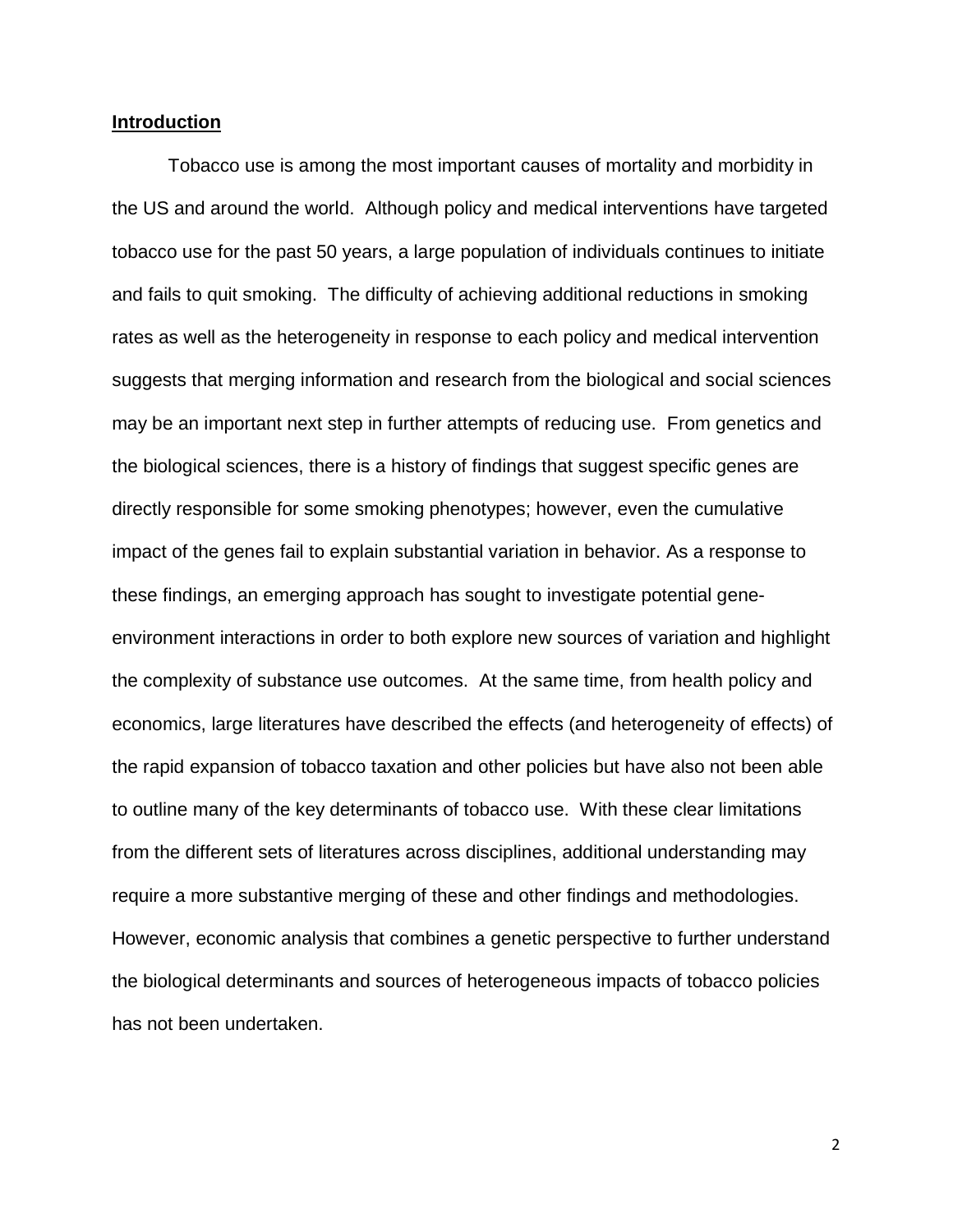The purpose of this paper is to present the first evidence in the literature of the existence of gene x environment (policy) interactions using a national sample of adults from the US. To do this, this paper focuses on a particular genetic variant thought to operate along the biological pathway between nicotine exposure and brain/body response. Using variation across states and over time in the state-level cigarette tax rate, this paper provides evidence that individuals at low genetic risk respond to tobacco taxes while individuals at higher risk have no such response. Importantly, the "low risk" individuals are approximately 50% of the sampled population. These results are robust to the inclusion of state fixed effects and measures of social norms of smoking. The implications of this interaction are several-fold. First, additional policies may need to be employed to more adequately target the "high risk" non-responders in order to reduce tobacco use in this population. The findings also suggest that state-level policies may (unintentionally) have the capacity to affect the expression of genetic endowments, which opens the possibility of explicitly crafting policies for this purpose in the future as well as increasing our understanding of the biological processes affecting substance use decisions. While this analysis is an initial step in the process of combining economics and genetics to further our understanding of tobacco use patterns, additional research is needed to both replicate as well as extend these basic results.

#### **Background Literature**

There are many well-documented determinants of substance use, including genetic endowments, governmental policies, and social, psychological and demographic factors, however much of the variation in use and dependence is still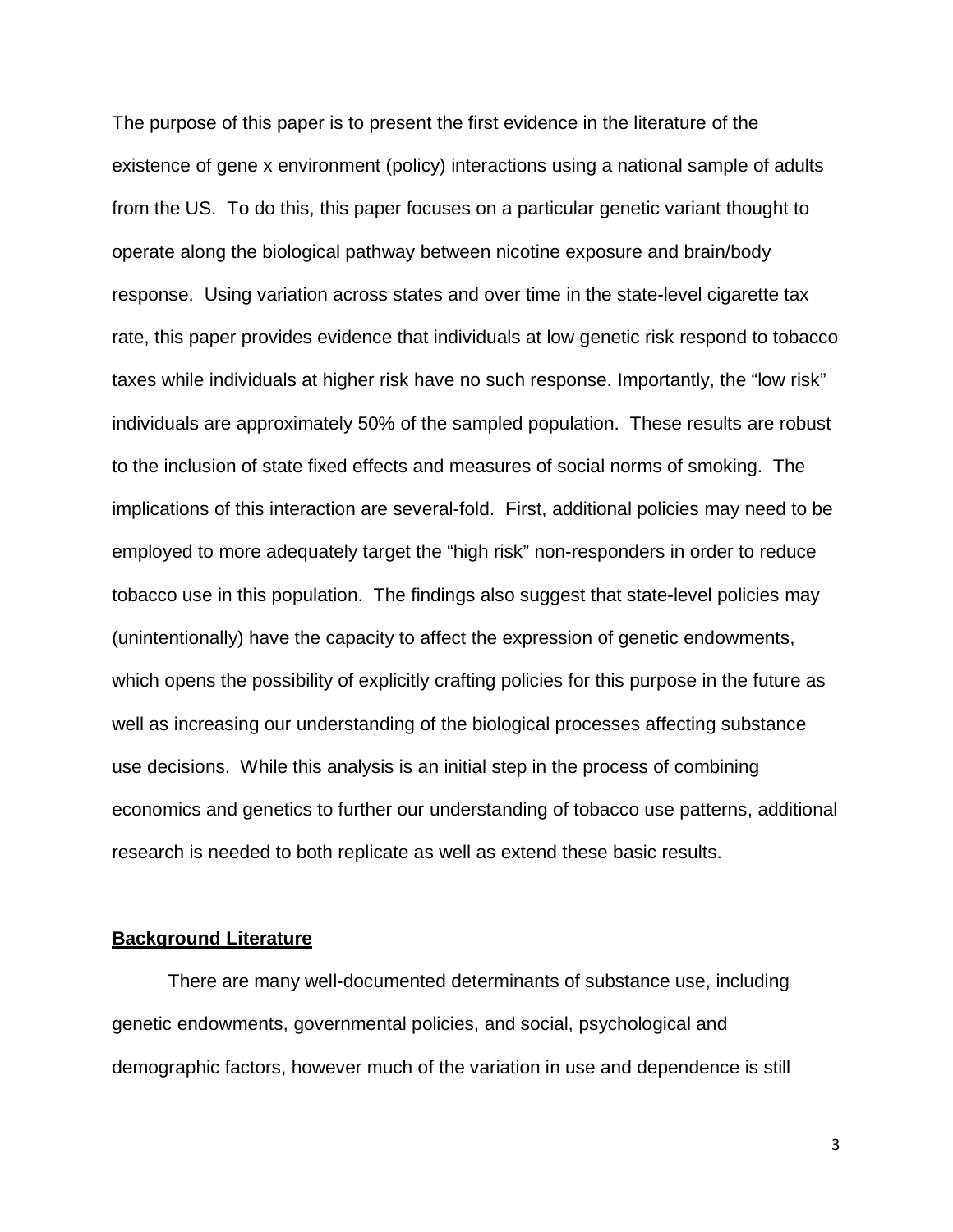unaccounted for in standard empirical models. For example, there is very little doubt that genetics plays an important role in substance use (Tyndale 2003, Dick and Toroud 2003). Family-based studies have demonstrated that approximately 50-60% of the variance in alcohol dependence can be accounted for by genes (McGue 1999). Twin studies have provided evidence of large genetic influences on many other dimensions of alcohol use such as quantity consumed, frequency of use, alcohol metabolism, and other factors (Heath 1995, Tyndale 2003). Likewise, some studies suggest that as much as 70% of the variance in nicotine dependence is due to genetic factors (Sullivan and Kendler 1999).

Although genetics is a key component determining tobacco use and cessation, few large scale policies have attempted to leverage this fact. Indeed, arguably the most successful public policy in the past century at increasing public health has taken a broad brush to achieve its aims—large increases in tobacco taxes. Tobacco taxes have been show to be responsible for large reductions in tobacco use. For example, Chaloupka (1998) suggests that a \$1.50 increase in cigarette taxes and prices would reduce overall consumption by about thirty percent and cut youth smoking rates by nearly half. On the other hand, tobacco taxation has not proven to be a silver bullet in the fight against tobacco consumption. The smoking rate for adults was over [2](#page-3-0)0%<sup>2</sup> and over 17%<sup>[3](#page-3-1)</sup> of high school students reported smoking in 2009. In addition to the seemingly entrenched use by a sizable proportion of the population, there is also substantial heterogeneity in the responsiveness to taxation. For example, researchers have found higher responses for the poor (Farrelly and Bray 1998), girls (Lewit et al. 1997), women

 $\frac{2}{\pi}$ http://www.cdc.gov/Features/VitalSigns/TobaccoUse/

<span id="page-3-1"></span><span id="page-3-0"></span><sup>&</sup>lt;sup>3</sup> http://www.cdc.gov/tobacco/data\_statistics/fact\_sheets/youth\_data/tobacco\_use/index.htm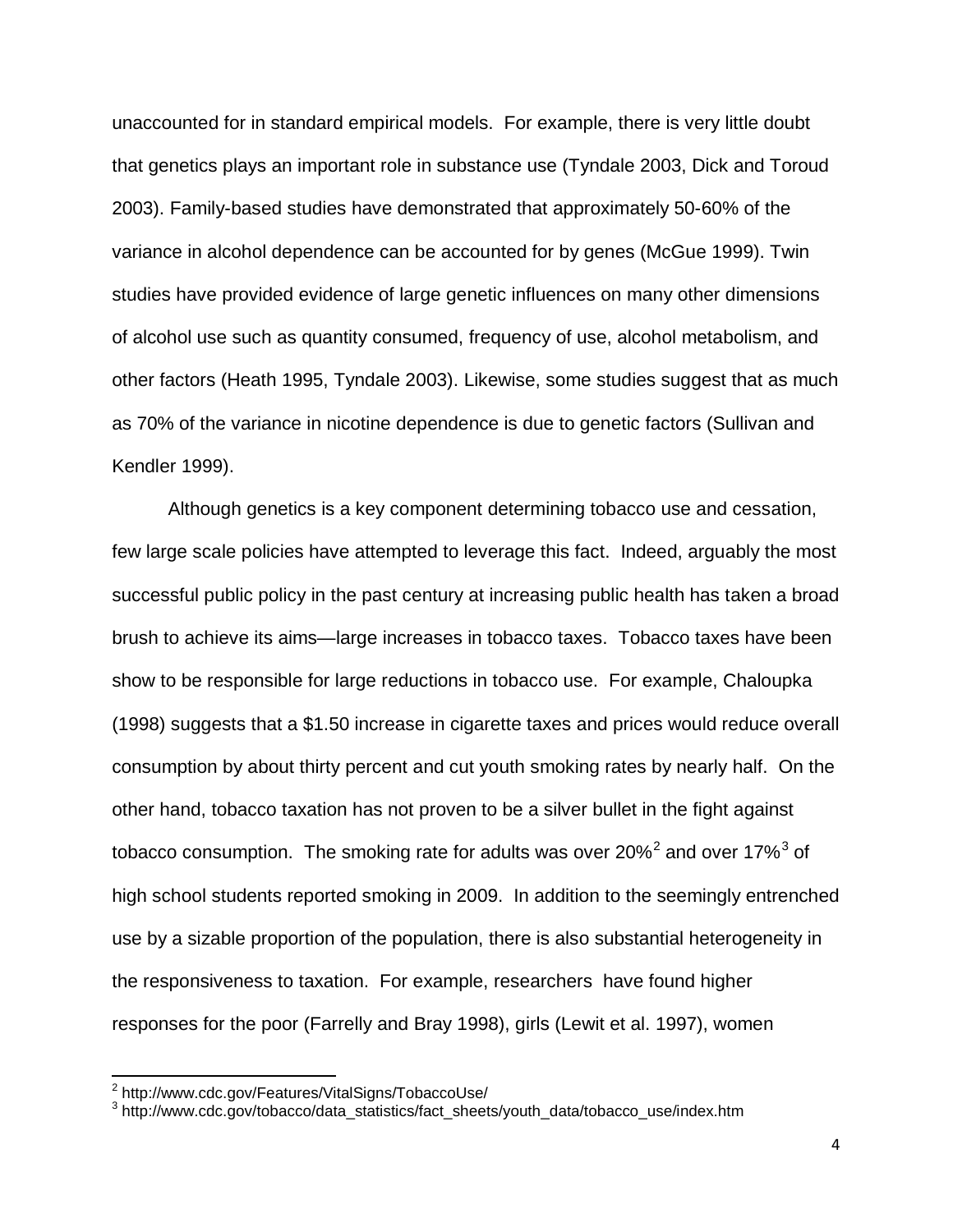(Chaloupka and Warner 2001), whites teens (DeCicca et al. 2000) and younger teens (Gruber 2000). Both the difficulty of attaining additional reductions in smoking rates as well as the unexplained and relatively unexamined heterogeneity in response suggests additional research is needed for new or retooled policy interventions that might achieve still lower rates of smoking. This paper seeks to combine knowledge from the social and biological sciences to increase our understanding of continued tobacco use and ways to potentially enhance the typical policy response by incorporating genetic variation into a standard policy analysis. This approach leverages a gene-environment framework that has grown rapidly in the biological sciences but has not been used in health economics.

In the biological sciences, a relatively new and rapidly increasing focus in determining substance use patterns is on *interactions* between genetic endowments and environmental factors. The classic example of this research design is from Caspi et al. (2003), where an interaction between differences in the 5-HTT gene and exposure to life stress was examined as a determinant of depressive symptoms in a cohort of white male New Zealanders. The authors reported that the main effect of maltreatment predicted depression, the main effect of the gene did not, but the interaction of the gene and environmental exposure was statistically significant, indicating a gene X environment (GxE) interaction. This general approach is useful because it can both outline important considerations in the heterogeneity of responses to environmental factors (and policies) and can also further develop our understanding of the critical biological pathways through which substance use is initiated and maintained.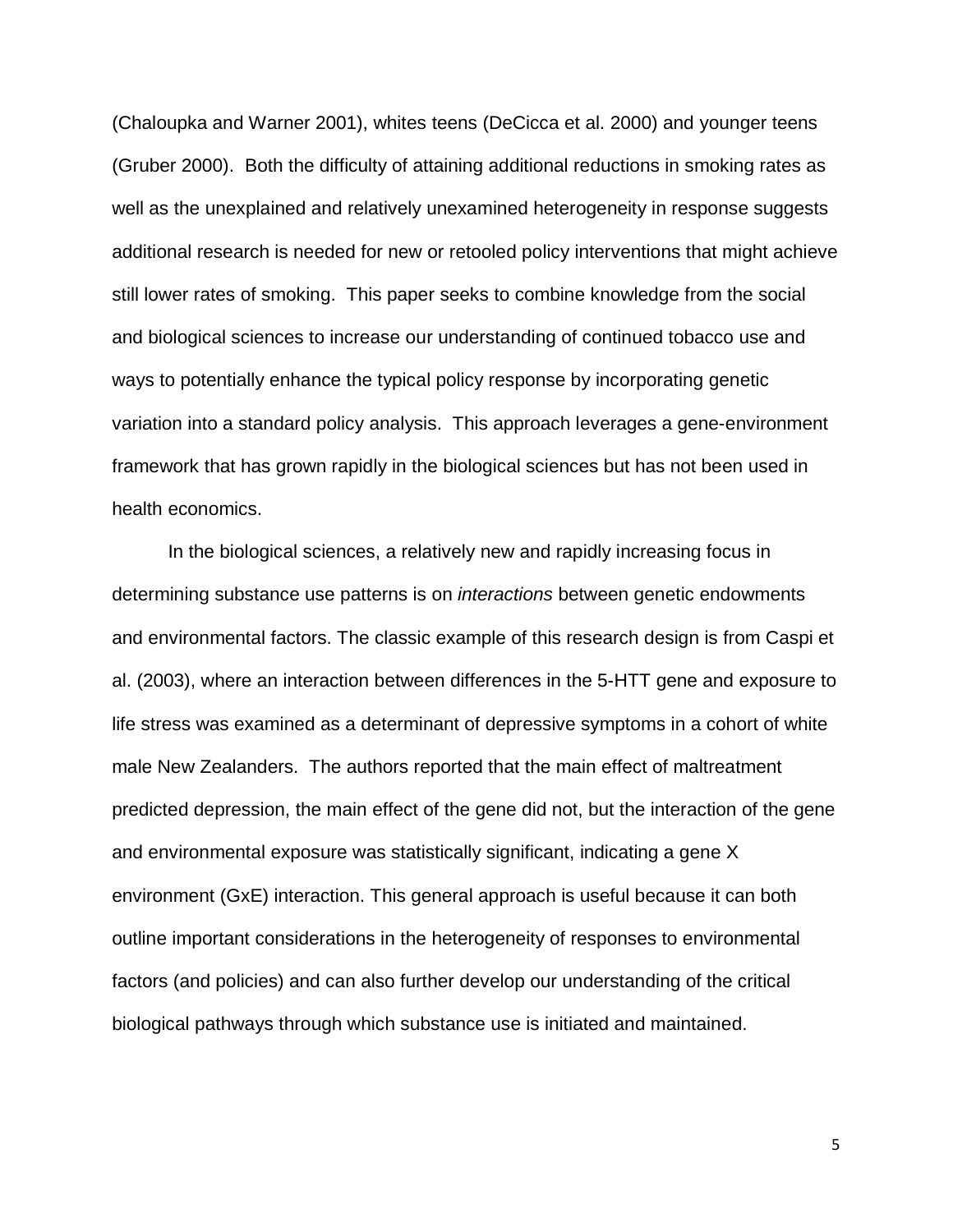One important disadvantage of much research that focuses on GxE interactions is the use of *endogenous* aspects of the environment. It is well known that geneenvironment correlation (rGE) can mask true causal pathways as one is uncertain whether the genetic endowment affects *response* to the environmental factor or an increased *risk of exposure* to the environmental factor. Analysis that examines interactions between non-exogenous environmental factors and genetic variation are also limited by the potential of gene-gene interactions. This issue has recently been raised by several researches (e.g. Conley 2009), where the need to focus on *exogenous* environmental factors is suggested. This paper follows this new preferred methodology and focuses on adult decisions to use substances by examining the interactions between genetic endowments and economic and social policies. This research design increases the power of detecting GxE influences because it limits the influence of gene-environment correlation, which has problematized GxE work for many years. This paper utilizes this new direction of GxE research by focusing on *exogenous* environmental exposures, in the form of state-level tobacco policies.

While the "E" in the GxE approach in this application is straightforward, focusing on a specific measure of "G" is somewhat less so. Although genetic influences are strongly implicated in many dimensions of substance use and misuse, detecting the specific genes responsible has been difficult, partly because there could be different genes involved in different dimensions of substance use and environmental interactions can make it difficult to estimate the direct effects of genes. However, there is some convincing evidence for the role of specific genes in substance use behaviors. Several candidate genes in neurobiological pathways that play a role in nicotine's reinforcing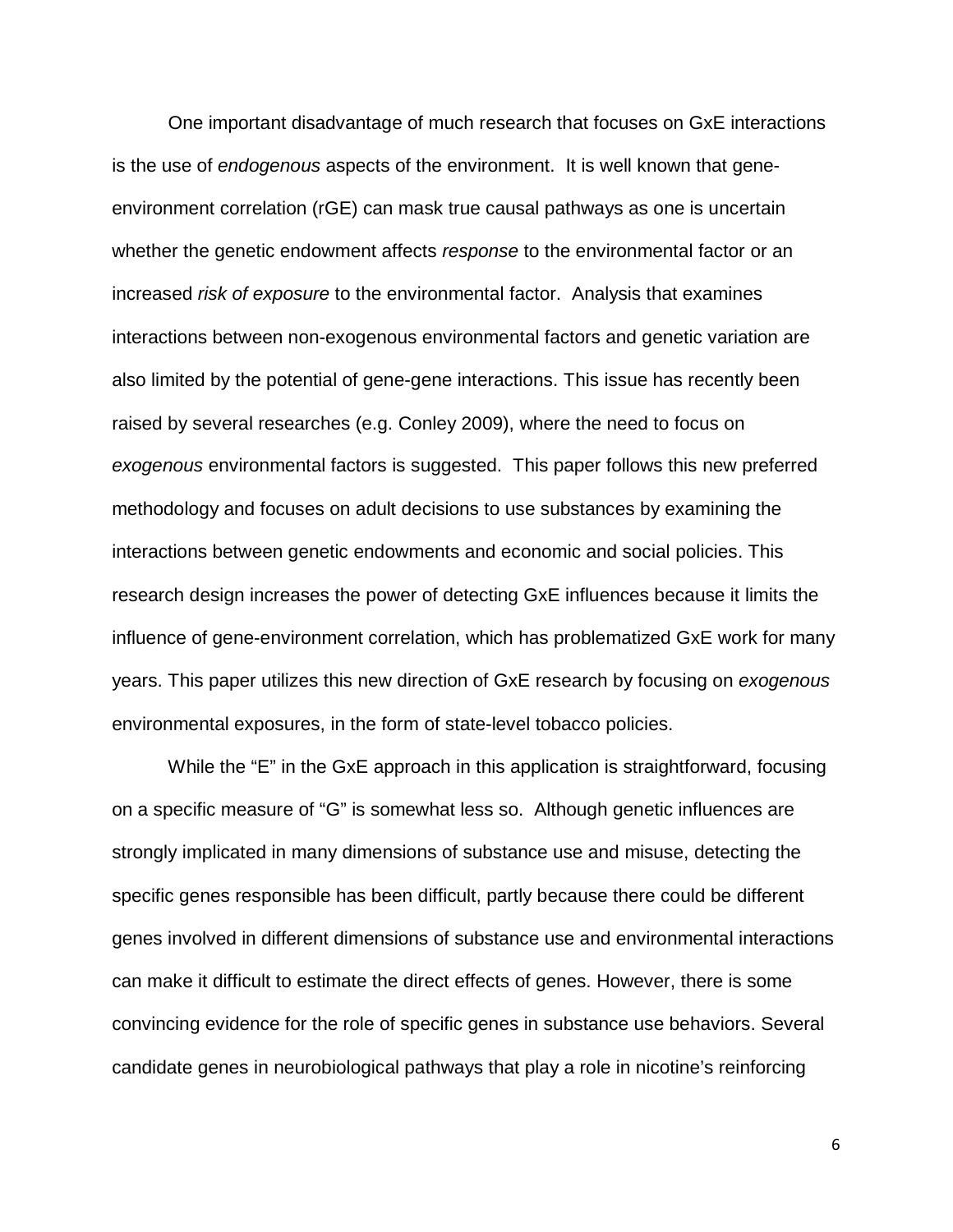and addictive effects, such as dopamine and serotonin, have also been found, although nonreplication has been an important limitation in much current work (IOM 2006, p. 71).

This paper will focus on a single nucleotide polymorphism (SNP) in the genetic code as the measure of "G" in the GxE framework. A SNP is measured by variation in a single letter in the chain of over 3 billion letters (either A,G,C,T) that make up the human DNA code, lying within one of the over 25,000 genes, which itself lies within one of the 46 chromosomes. In particular, this study uses variation within the CHRNA6 gene, which is located on chromosome 8, to examine differential responses to tobacco taxation. The CHRNA6 (**Ch**olinergic **r**eceptor, **n**icotinic, **a**lpha **6**) gene encodes an alpha subunit of neuronal nicotinic acetylcholine receptors. This gene is among a class of genes, which are the primary targets for nicotine in the brain, involved in nicotinerelated behaviors and is in the family of nicotinic acetycholine receptors (nAChRs), where each subunit is encoded by a single gene (Mineur and Picciotto 2008). $^{\rm 4}$  $^{\rm 4}$  $^{\rm 4}$  <sup>[5](#page-6-1)</sup>

Briefly, the gene has been shown to mediate the "pleasure" (transmission of dopamine in the brain) from exposure to nicotine.<sup>[6](#page-6-2)</sup> This (and related) genes have been shown in numerous studies to be related to tobacco use and dependence. Stevens et al. (2008) shows associations between the CHRNA5-CHRNA3-CHRNB4 gene cluster and heavy smoking. More specifically, Hoft et al. (2009) show a replicated association

<span id="page-6-0"></span> $4$  See Dajas-Bailador ad Wonnacott (2004) for general overview of neuronal nicotinic acetylcholine receptors.

<span id="page-6-1"></span> $5$  Mineur and Picciotto (2008) discuss that nicotine is believed to act in part through activation of the mesocorticolimbic system and that activation of nAChRs on dopaminergic neurons of the ventral tegmental area (VTA) increases their firing rate and stimulates dopamine release from their terminals in the nucleus accumbens. Interestingly lesions of nicotinic antagonists into the VTA have been shown to prevent the development of behaviors related to nicotine addiction, particularly using animal models.

<span id="page-6-2"></span>More formally, these receptors consist of five subunits and function as ion channels involved in neurotransmission. The encoded protein is a subunit of neuronal nicotinic acetylcholine receptors that mediate dopaminergic neurotransmission and are activated by acetylocholine and exogenous nicotine. See:

[http://www.ncbi.nlm.nih.gov/sites/entrez?db=gene&cmd=Retrieve&dopt=Graphics&list\\_uids=8973](http://www.ncbi.nlm.nih.gov/sites/entrez?db=gene&cmd=Retrieve&dopt=Graphics&list_uids=8973)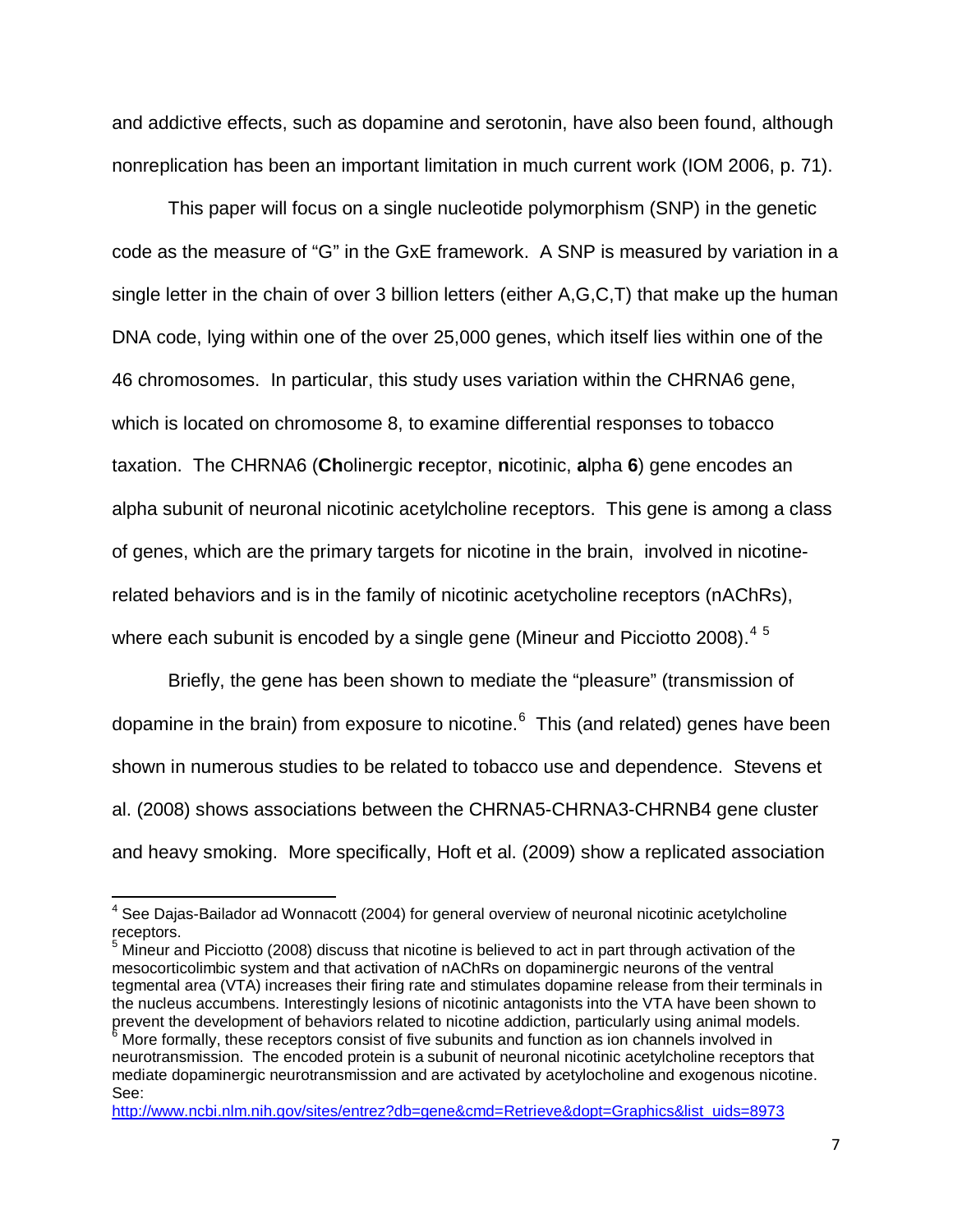between the CHRNA6 gene with tobacco dependence in two samples, see also Zeiger et al. (2008). Saccone et al. (2007) and Greenbaum and Lerer (2009) show that the specific SNP used in this study (rs2304297), is associated with tobacco use outcomes in several samples.

In addition to human studies, genetic engineering studies using animal (mouse) models have identified a number of subunits that are critical for activation of the reward system in the brain following nicotine exposure (Mineur and Picciotto 2008). In particular, Champtiaux et al. (2002) show, using knockout mice, that the alpha-6 subunit plays a role in addiction related behaviors, including nicotine induced dopamine release.<sup>[7](#page-7-0)</sup>

Thus, this paper will combine findings from the genetics/biology and economics/policy literatures in order to examine whether there are gene-environment interactions in determining tobacco use in a national sample of adults from the US.

#### **Data and Empirical Methods**

Even with the abundance of genetic data in the biological sciences and the rapidly growing number of datasets from the social sciences that include genetic information, surprising few datasets contain the necessary information to examine a potential gene-taxation interaction in determining tobacco use. The core requirements include measurements of (1) tobacco use, (2) tobacco-related genes, and (3) state tobacco tax rates. Unfortunately, most datasets cannot accommodate these requirements. Many datasets from the biological sciences contain (1) and (2) but are

<span id="page-7-0"></span> $^7$  While nAChRs are the primary targets for nicotine, they are also expressed in most tissues and organs and can be detected on presynaptic terminals, cell bodies and dendrites of many neuronal subtypes (see Dajas-Bailador and Wonnocott 2004).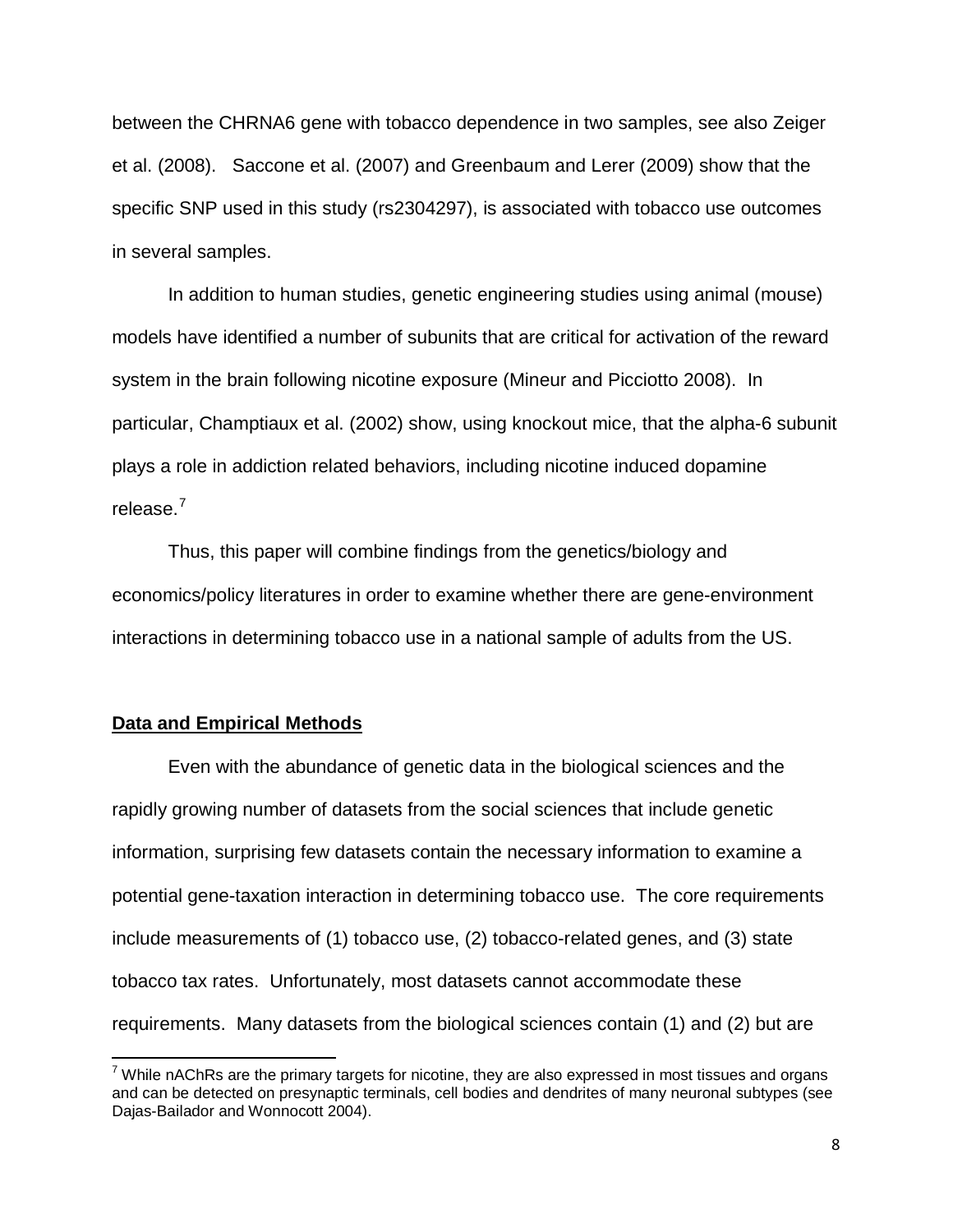convenience samples from a small geographic area (e.g. a county or city) and thus do not have variation in (3). On the other hand, many social science datasets contain (1) and (3) but do not yet have relevant information for (2). Therefore, this paper uses Phase II of the National Health and Nutrition Examination Survey (NHANES) III dataset, which is a nationally representative sample of individuals from 1991-1994<sup>[8](#page-8-0)</sup>. Although the NHANES is available from the early 1970s to the present, only the 1991-1994 data has been genotyped at this time, and only for a small number of genes. Luckily, other researchers have made the investment to genotype a specific polymorphism in the CHRNA6 gene that has been linked with tobacco use. As discussed above, the type of variation available in the NHANES III Data for this gene is a single nucleotide polymorphism (SNP) (rs2304297), meaning there is a single letter change in the genetic code (in this case either a C (cytosine) or a G (guanine)).

In addition to containing genetic data, the NHANES also is a survey that asks respondents to report participation and frequency of use of tobacco, but this information is primarily collected for individuals over the age of 18, which will be the focus of this study. Specifically, this analysis will focus on smoking participation, number of cigarettes consumed per day, and a separate measure of nicotine taken from blood samples—A major component of the NHANES study is the collection of biological specimens, including blood and urine. These specimens are then analyzed in order to create objective measures of exposure to nicotine (which can include secondhand

<span id="page-8-0"></span> $8$  The Add Health data contains similar information as the NHANES, but the sample size of the Add Health is only a third of the size as the NHANES. Even so, it would be useful to use alternative datasets to examine the robustness of the findings in this paper.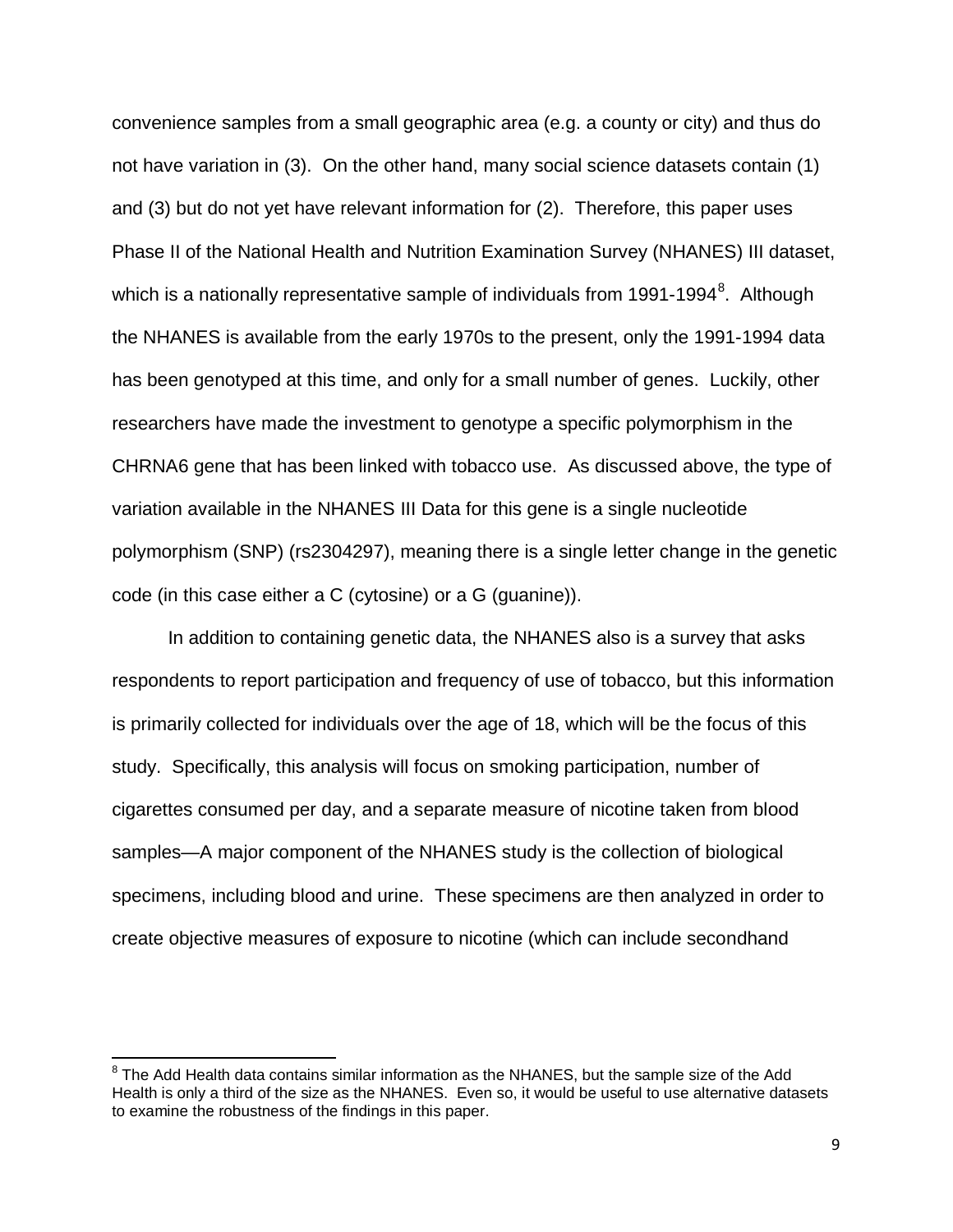smoke) through cotinine<sup>[9](#page-9-0)</sup>, which is an alkaloid found in tobacco and a metabolite of nicotine. Several papers in the economics literature have used cotinine as an objective measure of tobacco use (e.g. Adda and Cornaglia 2006, 2010). Finally, in order to merge the NHANES with state-level cigarette tax information, the confidential version of the NHANES is used.<sup>[10](#page-9-1)</sup>

Summary statistics for the sample with genetic information is provided in Table 1 below. Predictors of whether an individual agreed to participate in genotyping are provided in Table 1A in the appendix—approximately 6,500 of the 10,000 respondents from Phase II have genotypic data. I find very small differences in the availability of genotypic data based on demographics and previous smoking behavior, suggesting that the sample is approximately a random subset of the national NHANES sample.

Table 1 shows that during this period, 25% of individuals aged 17-90 report smoking tobacco. The average number of cigarettes consumer per day is nearly four for the full population and is over 15 for smokers. The average serum cotinine level is 68.4 ng/mL—a typical level used to distinguish smokers from non-smoker is 14 ng/mL (Florescu et al. 2009). $11$  The variation in state-level smoking is between 17-34% and the cigarette tax is on average \$0.24 per pack. There is also substantial genetic variation in the sample. Eleven percent were genotyped as "CC", 38% were "CG" and 51% were "GG" for the rs2304297 SNP.

<span id="page-9-0"></span> $9$  Cotinine has a half-life of approximately 20 hours and is able to be detected for several days after the use of tobacco. The level of cotinine in the blood is proportional to the amount of exposure to tobacco smoke (Florescu et al. 2009).

<span id="page-9-1"></span> $10$  Although the confidential data is generally available for use in any of the Census Restricted Data Centers (RDC), the genetic data is only available for use at the National Center for Health Statistics in Hyattsville, MD or the Centers for Disease Control and Prevention in Atlanta, GA.

<span id="page-9-2"></span> $11$ <sup>2</sup> Over 92% of the self-reported non-smokers in the data have levels of cotinine below 14. The average cotinine level in the sample for smokers is 219, while for non-smokers it is 17 (the median value for nonsmokers is 0.2).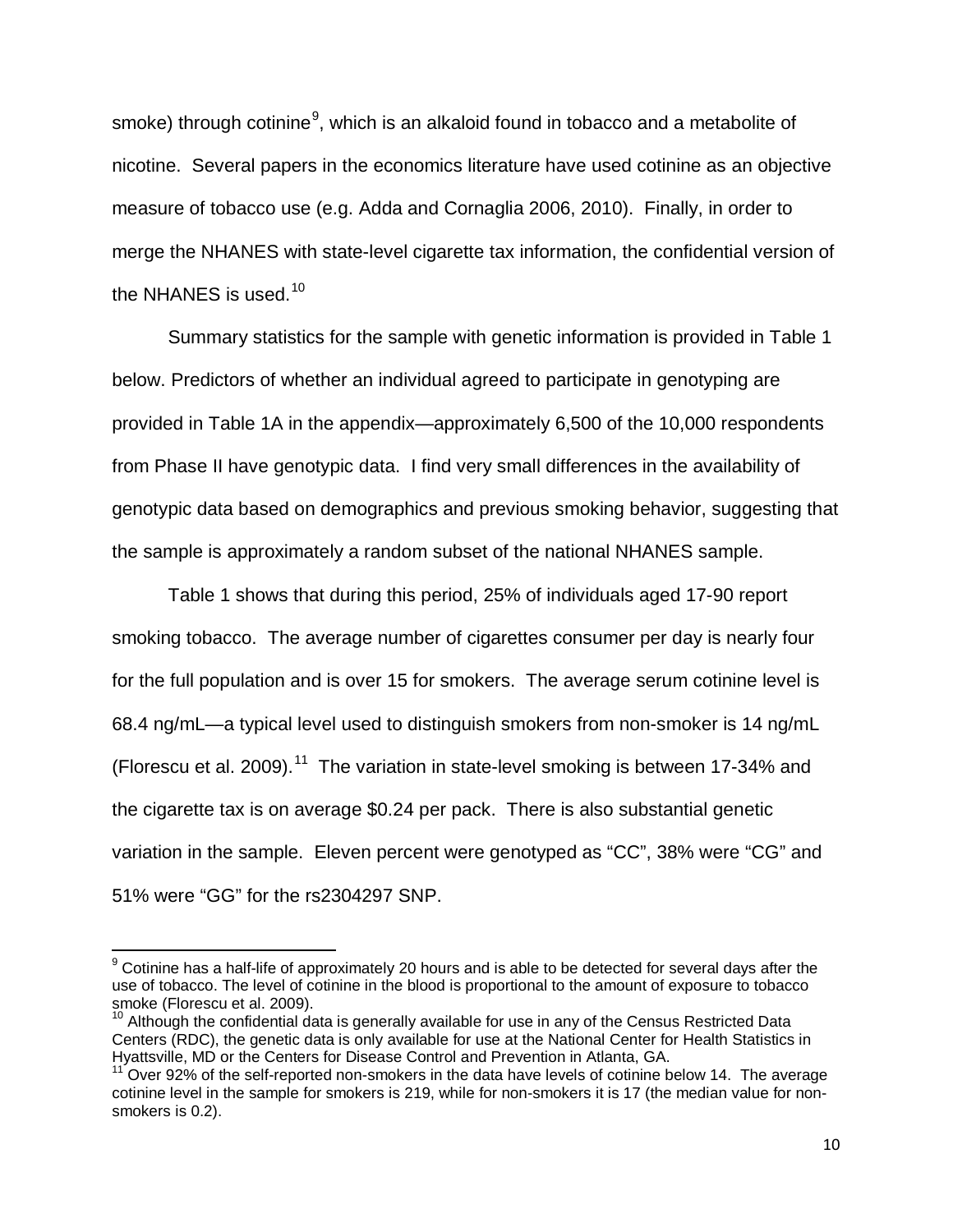One important issue in examining gene-environment interactions is that of population stratification. It could be the case that the distribution of genetic variants differ by population subgroups (e.g. by race/ethnicity) and these differences in the distribution of genetic variation could be correlated with differences in environmental exposures.<sup>[12](#page-10-0)</sup> Table 2 shows evidence of substantial population stratification in the SNP of interest, where 57% of the white population are carries of the GG variant and only 7% of the black population are carries of the GG variant. Thus, we might be worried that if exposure to high (or low) tax levels is correlated with race, the standard framework may provide spurious results. The two primary methods of overcoming this problem are to control for race/ethnicity in the results as well as examine the robustness of the results when they are stratified by race/ethnicity. The application of either of these methods does not change the main results (shown below). I also extend the analysis below by explicitly showing that the genetic variants are uncorrelated with the policies in the data.

Conceptually, this paper follows the standard gene-environment approach of modeling tobacco use/initiation as a function of vectors of individual, family, and environmental level characteristics and interactions:

$$
Y = f(X, E, G, GxE) \tag{1}
$$

where the determinants of use are a function of genetic endowments (G), environmental factors (E), and their interactions (GxE). Combining this approach with the standard economic framework of analyzing the effects of tobacco taxation (Chaloupka and Warner 2000), I estimate specifications of the following form:

<span id="page-10-0"></span> $12$  The classic example of population stratification is the story of the "chopstick" gene (Hamer and Sirota 2000). Here the point is that any genes that are more prevalence in Asian populations will seem to be predictive of chopstick use (as the outcome of interest). However, the clear confounder is Asian ethnicity and culture.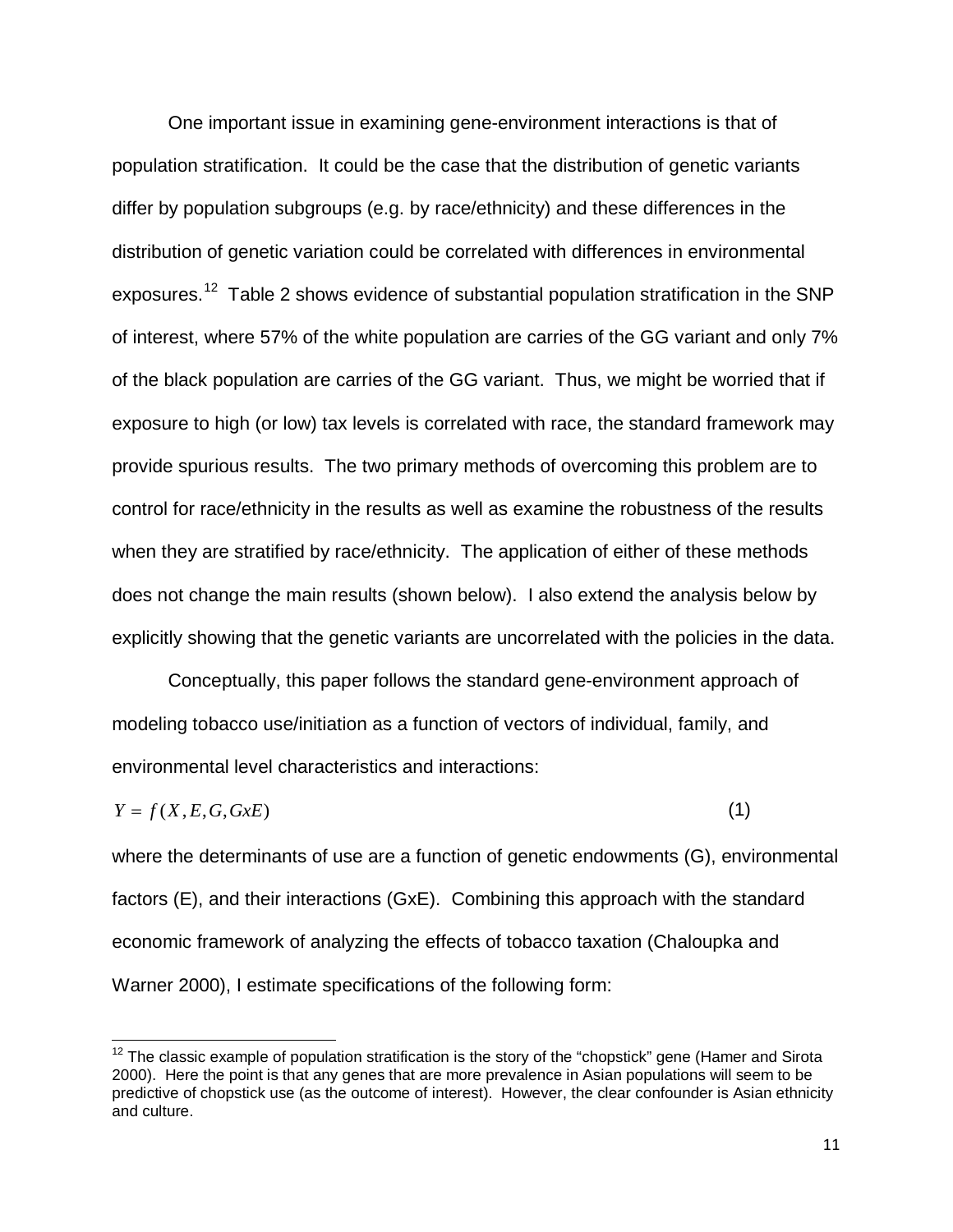$$
Smoking_{ist} = \beta_0 + \beta_1 Tax_{st} + \beta_2 SNP_i + \beta_3Tax_{st} * SNP_i + \beta_4X_i + \tau_t + \varepsilon_{ist}
$$
 (2)

where the tax rate will be entered in log form, the SNP reflects variation in the CHRNA6 gene, the X vector controls for demographic variables (age, race, gender), year fixed effects are controlled, and the error term is clustered at the state level. The coefficient of interest is  $\beta_3$ , which tests whether there is evidence of gene-environment interaction in predicting tobacco use outcomes.

 A limitation with the NHANES data is the short panel (1991-1994) available, whereas most investigations control for state-level fixed effects in order to separate the effects of taxation with other state-level unobservables (DeCicca et al. 2002). As sensitivity analyses, this paper will estimate two auxiliary specifications

$$
Smoking_{ist} = \beta_0 + \beta_1 Tax_{st} + \beta_2 SNP_i + \beta_3 Tax_{st}*SNP_i + \beta_4X_i + \tau_t + \lambda_s + \varepsilon_{ist}
$$
 (3)

$$
Smoking_{ist} = \beta_0 + \beta_1 Tax_{st} + \beta_2 SNP_i + \beta_3 Tax_{st}*SNP_i + \beta_4X_i + \tau_t + \beta_5Z_s + \varepsilon_{ist}
$$
 (4)

Where equation (3) includes state-fixed effects and equation (4) controls for state level smoking rates in the regression. The estimates are not sensitive to these specifications.

#### **Results**

Table 3 reports the primary findings of this paper. The first column reports the unconditional effect of higher taxes of smoking participation—a 100% increase in the tax rate is associated with a 3.1 percentage point reduction in smoking; the baseline rate is 25%. The second column reports the unconditional effect of carrying the GG genetic variant, which reduces smoking participation by more than that of a 100% tax increase. Column three shows that the results are relatively robust to including both tax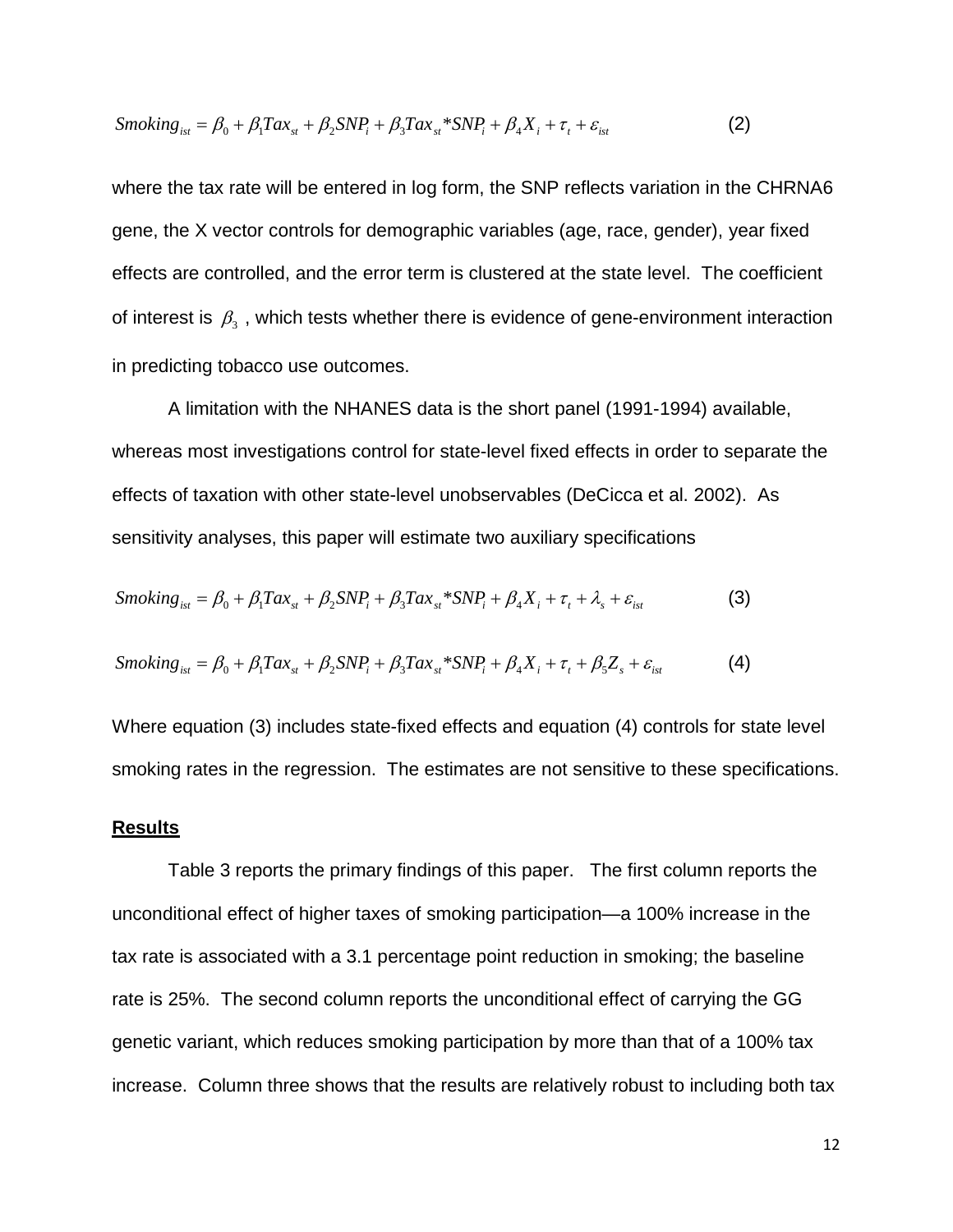and SNP variables. Column 4 presents the main coefficient of interest, the geneenvironment interaction. The results suggest that, for individuals with either the CC or CG genotypes, the participation elasticity is essentially zero. However, for those "low risk" individuals with the GG genotype, which is approximately 50% of the population, the reduction in the likelihood of reporting smoking is nearly 7.3 percentage points.

Columns 5-7 show that this finding is robust to the inclusion of control variables, state fixed effects, and state-level smoking rates. In particular, Column 5 controls for individual level demographic and socioeconomic characteristics. Column 6 adds the "State Anti-Smoking Sentiment" measure used by DeCicca et al. (2002).<sup>[13](#page-12-0)</sup> Because the NHANES data includes only a short panel of states, the primary analysis is unable to use state-level fixed effects, as is common in the literature. Work by DeCicca has shown that, in these cases, the SASS measure provides a good approximation to typically unobserved state-level factors that may co-vary with state tobacco tax rates. The results suggest the results are insensitive to this addition. Finally, column 7 includes state-level fixed effects (with the caveat of a short panel) as well as statespecific smoking rates (aggregated from the NHANES data). Again, the results suggest the core finding is robust across these specifications. Appendix Table 2A shows that these results are similar if the analyses are stratified by genotype and estimated separately.

This finding suggest important heterogeneity in the response to tobacco taxation based on a single change in the genetic code related to nicotine metabolism in the brain and body. Column 5 also places the importance of the genetic risk in perspective carriers of the GG genotype have an increased risk of smoking that is 50% of the

<span id="page-12-0"></span> $13$  The author thanks Phil DeCicca for generously providing these data.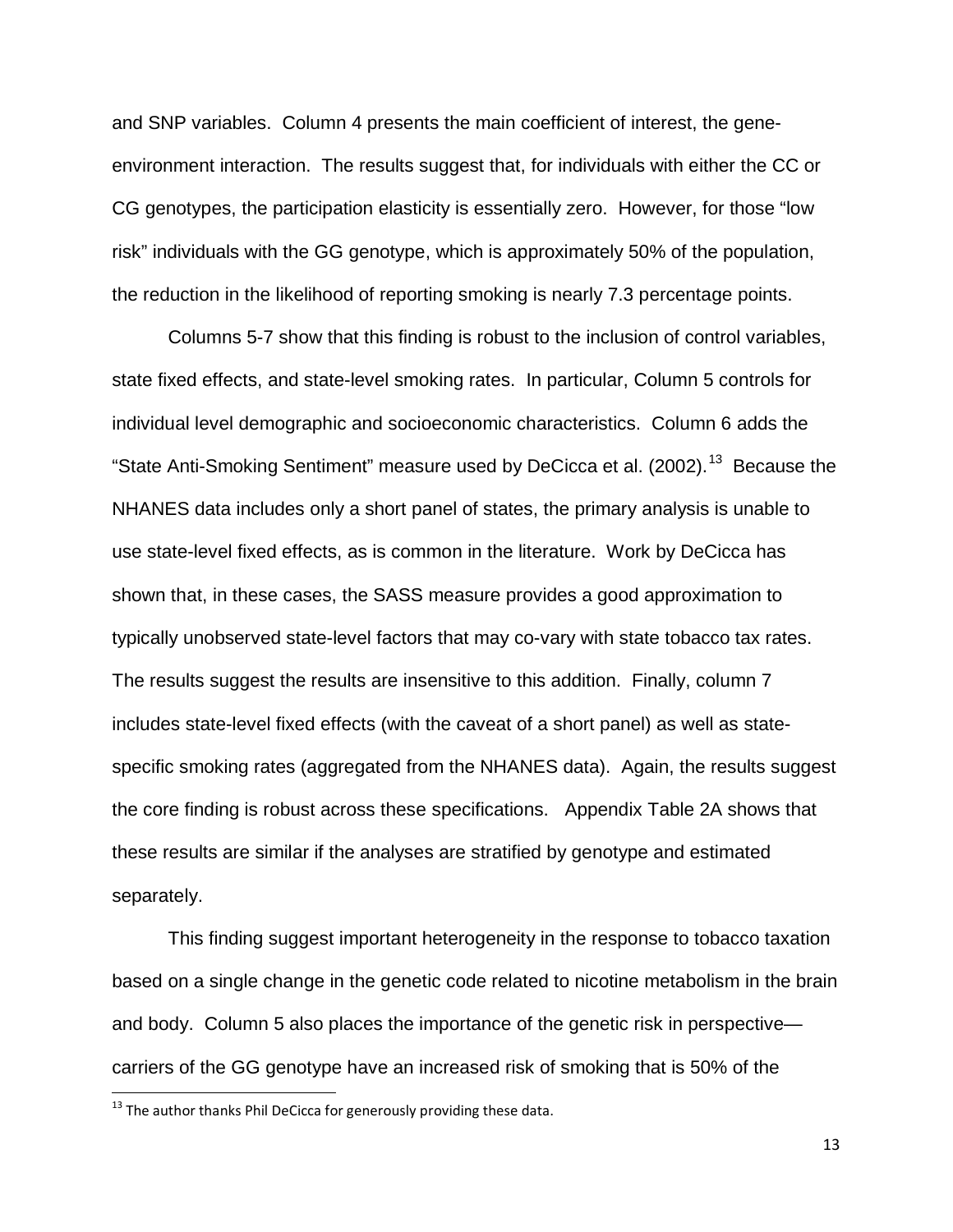magnitude of the black-white difference in smoking rates, is similar in magnitude to a (conditional) 1.5 increase in years of schooling, or the conditional increase of over \$10,000 in income per year.

This interaction has never been reported in the extant literature but has several implications. The results suggest that tobacco tax policy may be completely irrelevant to a large segment of the population, who are characterized based on a "high risk" genotype. The implication is that additional policies will be necessary to more effectively reduce smoking rates for these entrenched smokers. The flipside of the first implication is that these results suggest that state-policy variables may be able to modify the expression of genetic risk. The mechanisms for this empirical finding cannot be uncovered based on these data. One possibility, following DeCicca et al. (2002), is that taxation is partially capturing differences in social norms across states. However, the magnitude of the interaction is not dampened in Column 7 after the inclusion of state-level smoking rates or in Column 5 with the use of the SASS measure. An alternative may be that there are threshold effects (or other non-linearities) from taxation, and those who gain the most from smoking are insensitive to taxes at low levels. However, in results presented in Appendix Table 4A, these non-linearities do not appear in the data over the range available (2-50 cents per pack).

Each of these implications require additional research with alternative datasets and methods, but the main finding of an interplay between genetic endowment and state-level policy suggests that this and related future research could be very illuminating about both the fundamental and complex determinants of substance use as well as in making potential policy recommendations.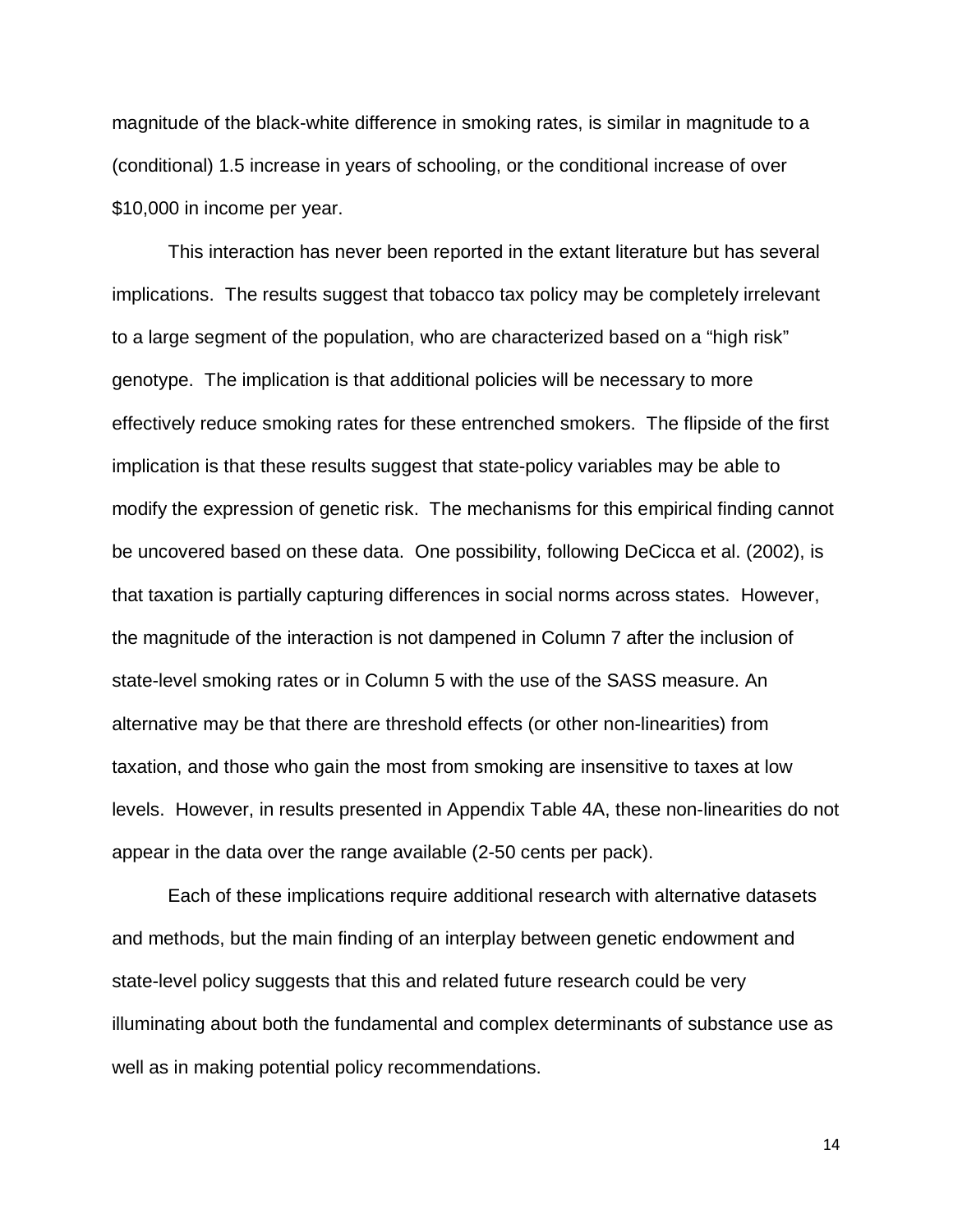#### *Additional Results*

Table 4 presents results for alternative measures of tobacco use. Column 1 shows that the results are similar if I use an objective measure of tobacco exposure, serum cotinine, where only those individuals with the "low risk" genotype are affected by the tax level. Here the black-white differences are not as stark as the self-reported differences in smoking rates; one explanation for this difference, which is common in the literature, is that menthol cigarettes contribute higher levels of cotinine than nonmenthol cigarettes, and since blacks are more likely to smoke menthol cigarettes, their levels of cotinine are higher than whites. On the other hand, the magnitude of the reduction in cotinine associated with taxation for those with the GG genotype is similar to 1.5 years of schooling, like the previous table. Column 2 shows that the number of reported cigarettes is affected in the same way as smoking participation and the level of measured cotinine, where only individuals with the GG genotype seem to be affected by tobacco taxation.

Table 5 presents the results from Table 3 stratified by important demographic subgroups. Columns 1-3 present the results stratified by race/ethnicity. While the results are qualitatively the same across groups, the results for blacks are considerably weaker than for whites. One explanation of this finding is the relatively small number of blacks in the sample with the low risk genotype. An alternative explanation is that blacks could respond differently to taxation than whites. In contrast, Column 3 and 4 shows that the results for Hispanic and "Other Race" individuals largely mirror those for whites. Columns 5 and 6 show evidence of no gender differences in the main results.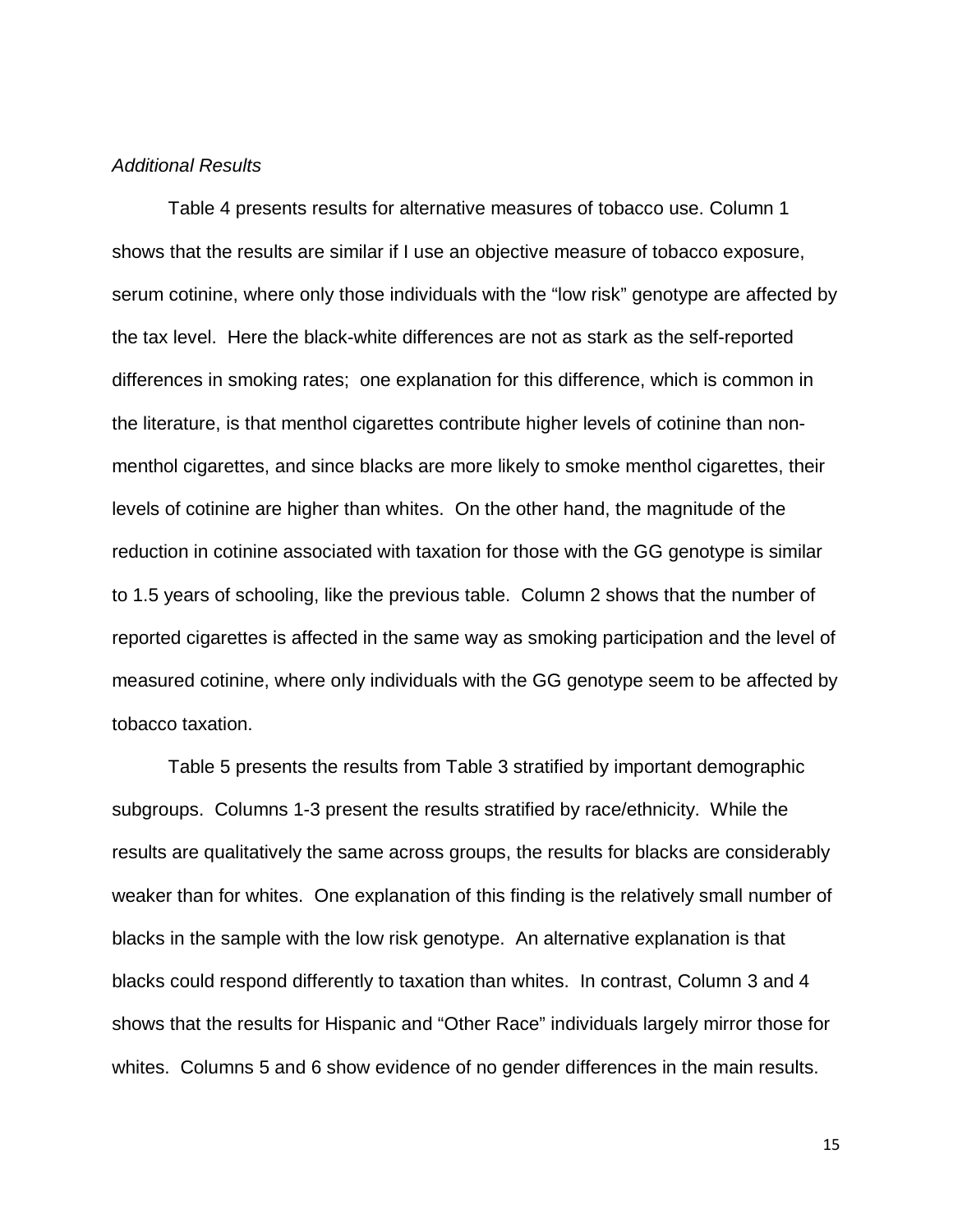In Panel 2, the results are stratified based on age categories and education level. With the exception of the age 50-65 group, the findings are quite robust across the columns. Overall, the robustness of the results across important demographic subgroups of the population strengthens the main findings and suggests important interaction between genotype and tobacco policy in determining tobacco use patterns in the data. In the final pair of columns, the findings suggest that poor individuals (<median income) have large elasticities based on both tax rates as well as genetics, where the implication is that individuals with more resources may be able to protect themselves from their genetic risk of smoking and are also less responsive to taxes.

Table 6 examines an additional potential issue with the framework—that of geneenvironment correlation, where "genes select environments." This could occur if individuals with genetic predispositions choose to move to states with low tobacco taxes or, potentially more likely, that there may be some correlation between state level taxes and some population characteristics, such as race/ethnicity, that are also correlated with genotype. Table 6 examines this issue and shows that there is some evidence of correlations between the "risky genotype" and state level tax levels, although the correlation is positive, where individuals at higher risk for tobacco use live in states with higher tax levels. In Column 3, the results suggest that this correlation is indeed a result of other individual level variables (e.g. race/ethnicity) and that any remaining associations are small and statistically insignificant (about ½ of one cent).

Finally, although there are no clear potential replication samples available for these results, I take a step in this direction by leveraging the repeated cross-sectional nature of data and form three separate "replication samples" based on the year of the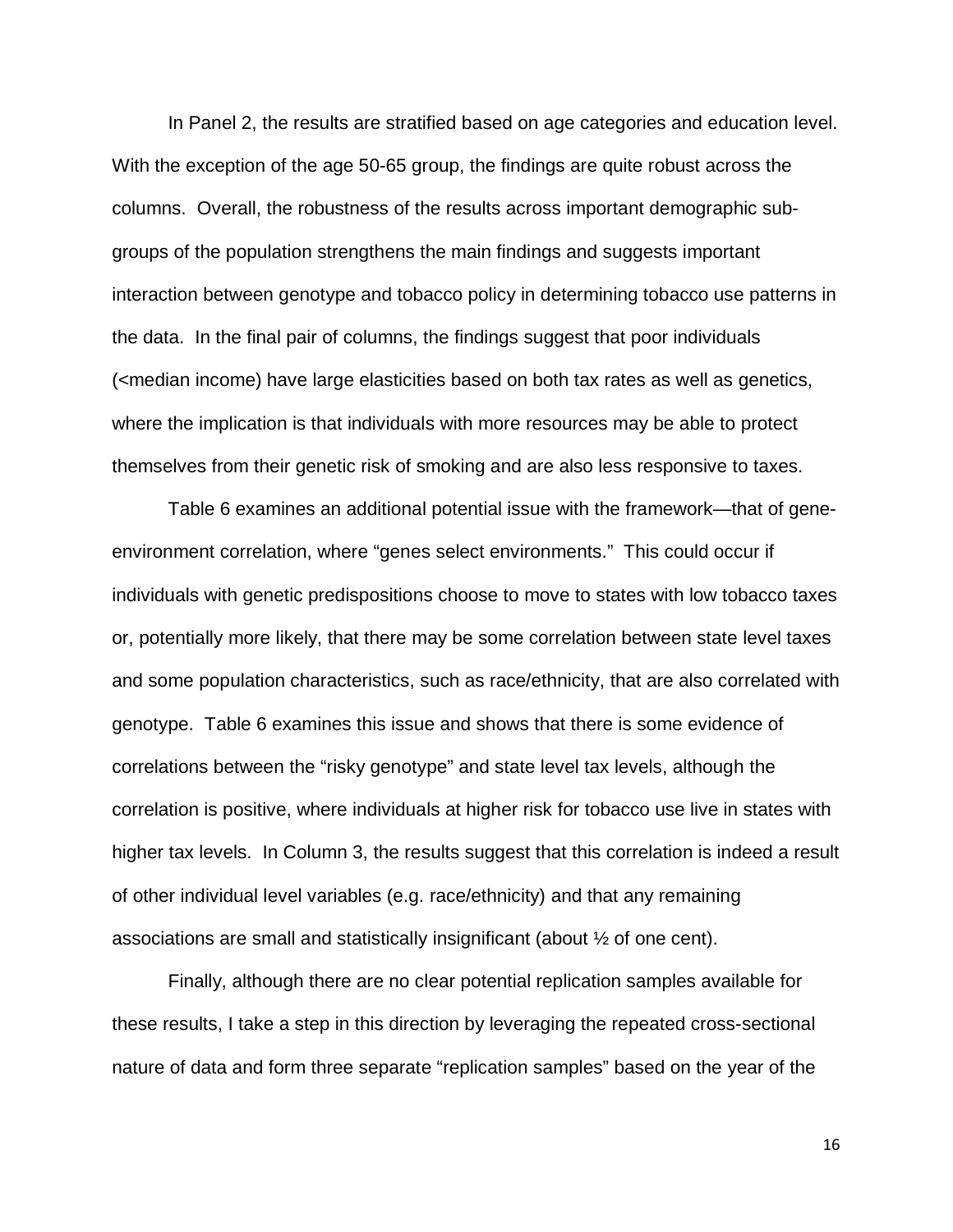survey. In each year, a new set of individuals are sampled, creating a "quasireplication" opportunity over similar populations. Thus the principle analysis is undertaken on each year of data separately, and the results are presented in Appendix Table 3A. Overall, the results are highly consistent in each of the three years of the data, where the GG genotype is protective for current tobacco use and only those with this genotype appear to reduce their smoking likelihoods as taxes are increased.

#### **Conclusions**

Although tobacco use has fallen dramatically in the past half a century, there continues to be a large share of the population who initiates and is unable or unwilling to quit as they age. These facts contribute to tobacco's remaining status as the leading preventable cause of death in the US, with over 400,000 American deaths each year (NIDA 2009). The underlying inability for taxation to further reduce use is of great concern for both theory and policy. Researchers are still attempting to uncover all the critical determinants of initiation and continued use and policymakers struggle to leverage the determinants in new policies to further reduce use and increase cessation. One area that has received little attention is combining biological and social science methods and findings to further examine the determinants of use and the responses to policy. This paper presents the first evidence in the literature of the existence of interaction effects between state-level tobacco policy and genetic susceptibility in predicting patterns of tobacco use. The results suggest that carriers of a particular variant of a nicotinic receptor gene respond to taxation as economists and policymakers would predict—by reducing participation and consumption. However, carriers of a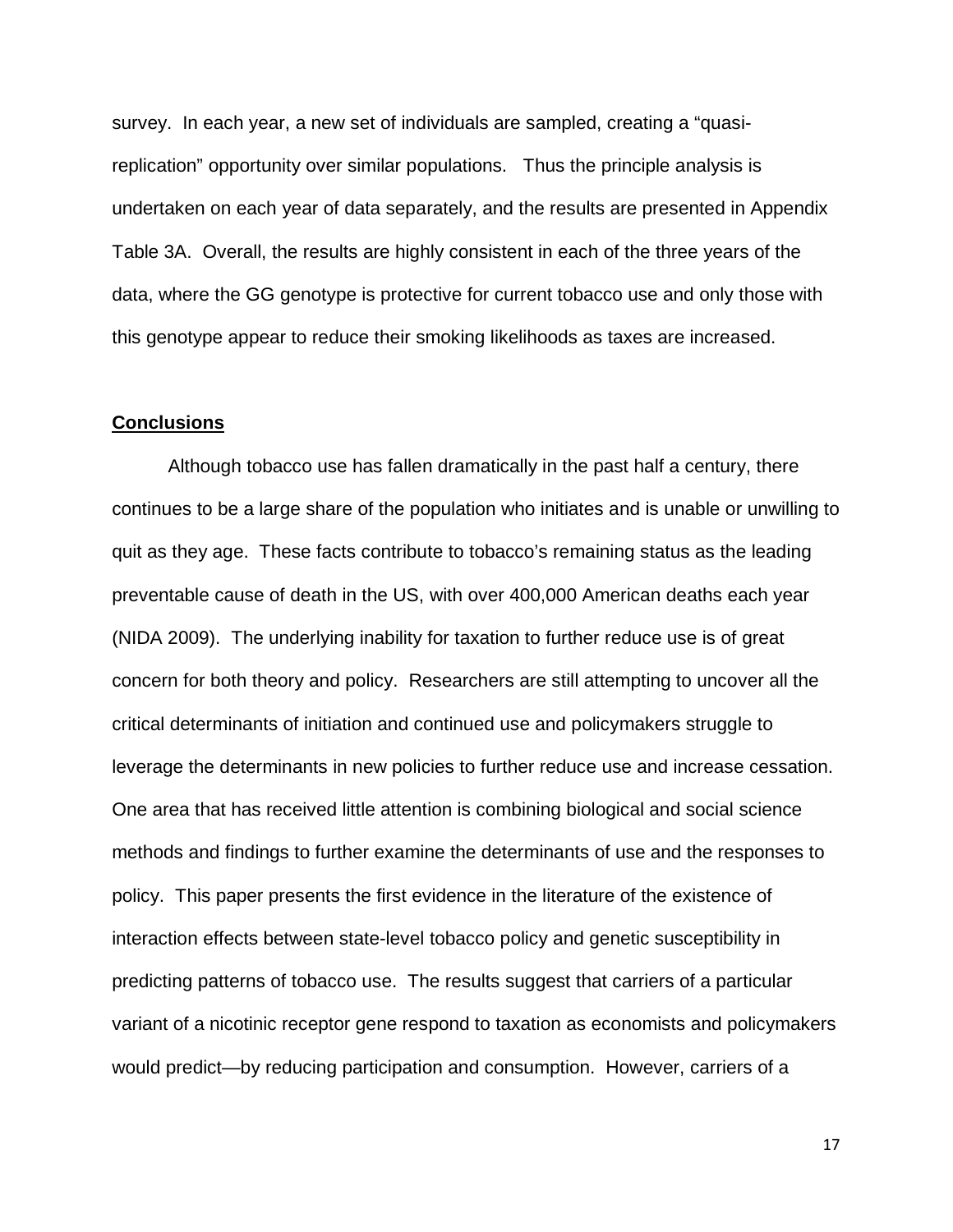different variant in the same gene appear to be completely unresponsive to taxation. These results are robust to several auxiliary analyses but also need to be verified in independent samples. Unfortunately, at present, few available datasets contain all the information necessary to accommodate a replication exercise.

While the results are unique and quite interesting, there are a few caveats to consider. First, this analysis was opportunistic, and thus was limited to considering a SNP that had already been sequenced in the data. Although this SNP has considerable scientific credibility from human and animal studies as an important component in the determination of tobacco use and dependence, genotyping alternative SNPs based on additional findings from the genetic literature would be a useful next step. Even with the reductions in cost of genotyping, analyzing nearly 6,500 specimens remains expensive and time consuming. Similarly, the reader should be reminded that the particular SNP under investigation in this study could be in linkage disequilibrium (LD) with other, nearby SNPs (see Hoft et al. 2009). While this circumstance is an important limitation in gene discovery exercises, where the precise identity of the causal SNP is required, in gene-environment investigations, issues of LD may not be as consequential for a proofof-concept examination like the current paper. That is, the main point of this paper is the existence of GxE rather than the specific variant within the gene (or in LD with the gene) that is causing the interaction.

With these limitations in mind, the implications of the analysis in this paper for both the determinants of tobacco use and the potential for policy intervention are substantial. For the first time in the literature, this paper uncovers a potential source for the important lack of response to tobacco taxation by large sub-groups of the population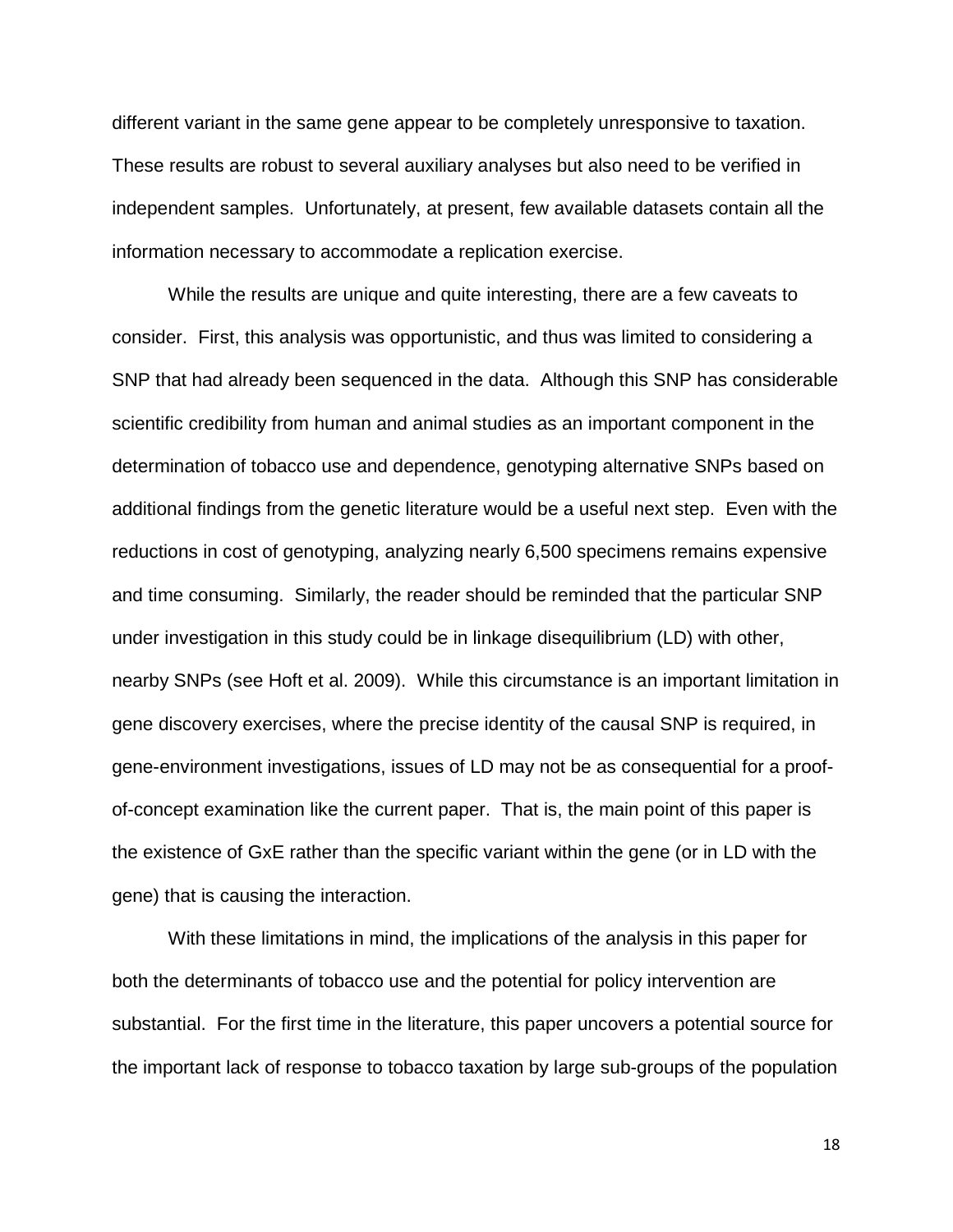found in the literature. Understanding these sources of response and non-response should prove useful when crafting additional policies and retooling current policies to reduce tobacco consumption. A second implication of the findings is the potential for policies to shape the expression of genetic endowments and predispositions. That is, results suggest that for individuals who live in low tax states, genetic predispositions do not differentially affect smoking rates; however, the effects of these genetic differences do appear in higher tax states. These findings are then consistent with the idea that the policy environment could shape the expression of underlying genetic liabilities reducing the effects of genetics in some instances and amplifying them in other instances. Thus, the consequence of policies may well extend farther than initially thought and may even have epigenetic consequences. Future research should verify these findings in alternative datasets and for additional phenotypes of interest.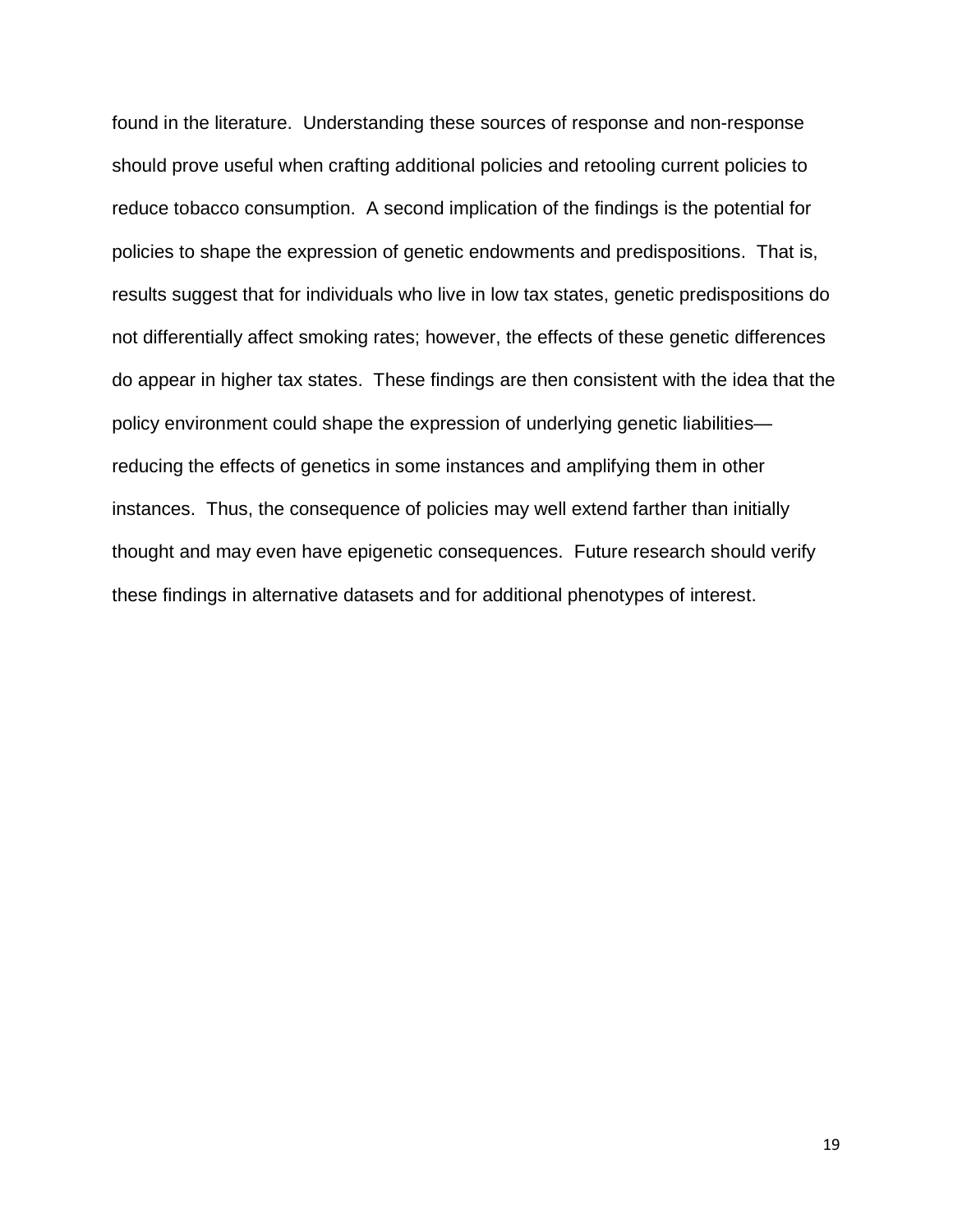## **References**

Adda, J. and F Cornaglia. (2006). "Taxes, Cigarette Consumption and Smoking Intensity", *American Economic Review*, 96, 4, 1013-1028,

Adda, J. and F Cornaglia. (2010). "The Effect of Taxes and Bans on Passive Smoking". *The American Economic Journal-Applied Economics.* Vol. 2, No. 1, 1-32.

Carmelli, D. G.E. Swan, D. Robinette and R. Fabsitz, Genetic influence on smoking—a study of male twins, *N Engl J Med* 327 (1992), pp. 829–833.

Caspi, Avshalom, Karen Sugden, Terrie E. Moffitt, Alan Taylor, Ian W. Craig, HonaLee Harrington, Joseph McClay, Jonathan Mill, Judy Martin, Antony Braithwaite, Richie Poulton. (2003). Influence of Life Stress on Depression: Moderation by a Polymorphism in the 5-HTT Gene." *Science* 301 (5631): 386-389

Chaloupka FJ. *The Impact of Proposed Cigarette Price Increases.* Policy Analysis No. 9, Health Sciences Analysis Project. Washington: Advocacy Institute, 1998.

Chaloupka FJ and Warner KE. (2000). *The economics of smoking*. In: The Handbook of Health Economics 1B*.* JP Newhouse and AJ Culyer (eds.) Amsterdam: North-Holland, pp. 1539–1612.

Champtiaux, N., Z.Y. Han, A. Bessis, F.M. Rossi, M. Zoli and L. Marubio *et al.*, Distribution and pharmacology of alpha 6-containing nicotinic acetylcholine receptors analyzed with mutant mice, *J Neurosci* **22** (2002), pp. 1208–121

Conley, D. F.C. (2009). "How (Not) to Study Genes as a Social Scientest or Learning to Love Animal Models," in Bernice Pescosolido (ed.) *Handbook of Medical Sociology*.

Dajas-Bailador F. and S. Wonnacott, Nicotinic acetylcholine receptors and the regulation of neuronal signalling, *Trends Pharmacol Sci* **25** (2004), pp. 317–324

DeCicca P, Kenkel D and Mathios A. (2000). Racial difference in the determinants of smoking onset. *Journal of Risk and Uncertainty* 21(2-3):311-340.

Dick D, Foroud T. 2003. Candidate genes for alcohol dependence: A Review of genetic evidence from human studies. *Alcoholism: Clinical and Experimental Research* 27(5):868-879.

Farrelly MC and Bray JW. (1998). Response to increases in cigarette prices by race/ ethnicity, income, and age groups - United States, 1976–1993. *JAMA* 280(23):1979- 1980.

Fischer, R. Lung cancer and cigarettes, *Nature* 182 (1958), p. 108.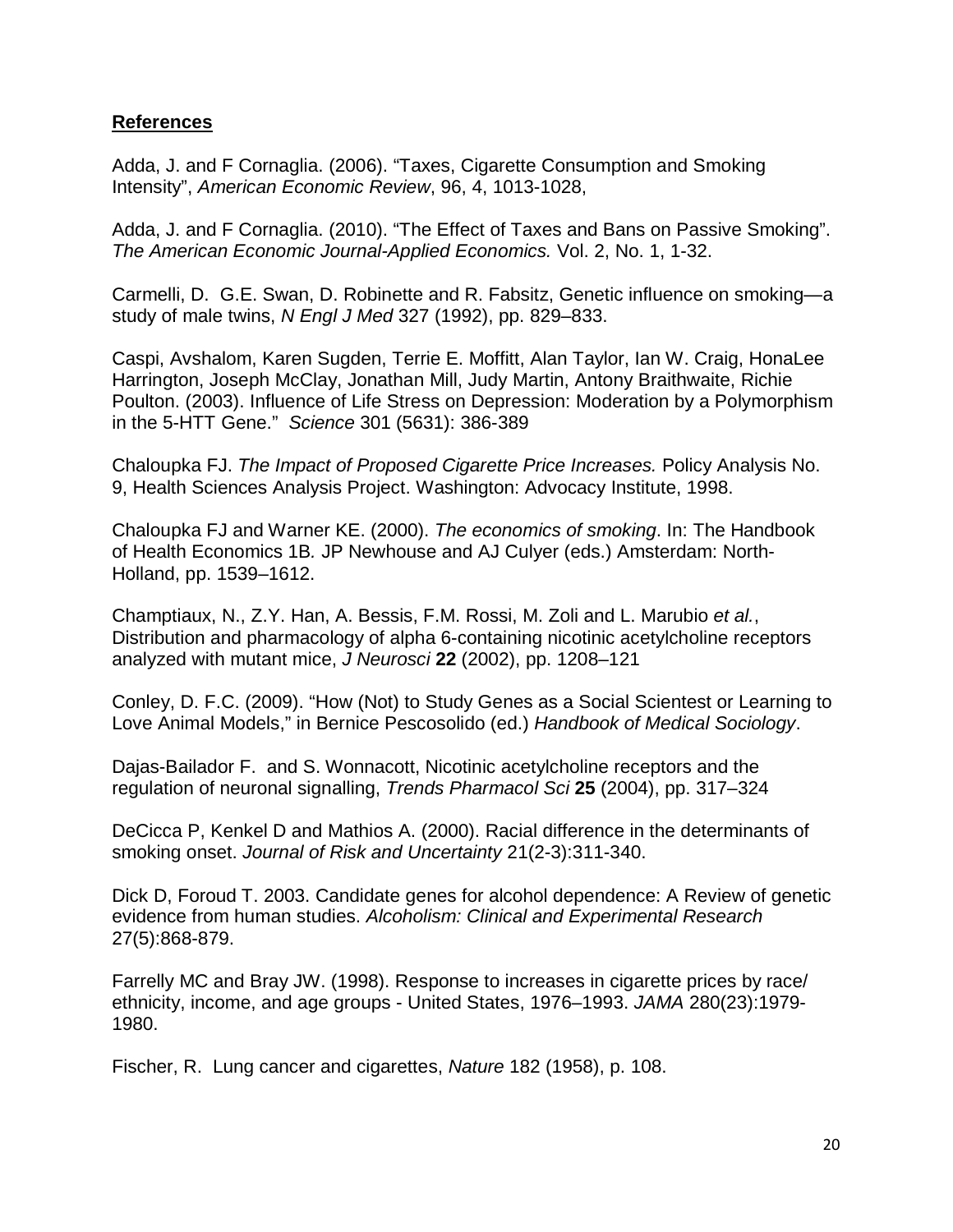Fletcher, Jason M., Partha Deb, and Jody L. Sindelar. (2009). "Tobacco Use, Taxation, and Self Control in Adolescence." NBER Working Paper 15130

Florescu A, Ferrence R, Einarson T, Selby P, Soldin O, Koren G (2009). "Methods for quantification of exposure to cigarette smoking and environmental tobacco smoke: focus on developmental toxicology". Therapeutic Drug Monitoring 31 (1): 14–30.

Greenbaum, L and B Lerer. (2009). Differential contribution of genetic variation in multiple brain nicotinic cholinergic receptors to nicotine dependence: recent progress and emerging open questions. *Molecular Psychiatry*, 14: 912-945

Gruber J. (2000). Youth smoking in the U.S.: prices and policies. NBER Working Paper No. W7506. Available at SSRN:<http://ssrn.com/abstract=217832>

Hamer, D and L Sirota. (2000). Population stratification is a potential source of error in psychiatric genetics. New study designs and statistical methods can help guard against this problem. *Molecular Psychiatry* 5, 11-13.

Heath AC. 1995. Genetic influences on drinking behavior in humans, in *The Genetics of Alcoholism* (Begleiter H, Kissin B eds), pp 82–121. Oxford University Press: New York. Institute of Medicine. 2006. *Genes, behavior, and the social environment: Moving beyond the nature/nurture debate*. (Hernandez l, Blazer D eds). Washington, DC: The National Academies Press.

Hoft, Nicole R, Robin P Corley, Matthew B McQueen, Isabel R Schlaepfer, David Huizinga and Marissa A Ehringer. Genetic Association of the CHRNA6 and CHRNB3 Genes with Tobacco Dependence in a Nationally Representative Sample. *Neuropsychopharmacology* (2009) 34, 698–706

Lewit EM, Hyland A, Kerrebrock N and Cummings KM. (1997). Price, public policy, and smoking in young people. *Tobacco Control* 6(suppl. 2):S17–S24.

McGue M. 1999. The behavioral genetics of alcoholism. *Current Directions in Psychological Science* 8:109–115.

Mineur YS, Picciotto MR (2008). Genetics of nicotinic acetylcholine receptors: relevance to nicotine addiction. *Biochem Pharmacol* 75: 323–333.

NIDA. (2009). Research Report Series: Tobacco Addiction. NIH Publication Number 09-4342

Saccone SF, Hinrichs AL, Saccone NL, Chase GA, Konvicka K, Madden PA et al. Cholinergic nicotinic receptor genes implicated in a nicotine dependence association study targeting 348 candidate genes with 3713 SNPs. Hum Mol Genet 2007; 16: 36–49.

Stevens, Victoria L., Laura J. Bierut, Jeffrey T. Talbot, Jen C. Wang, Juzhong Sun, Anthony L. Hinrichs, Michael J. Thun, Alison Goate, and Eugenia E. Calle. Nicotinic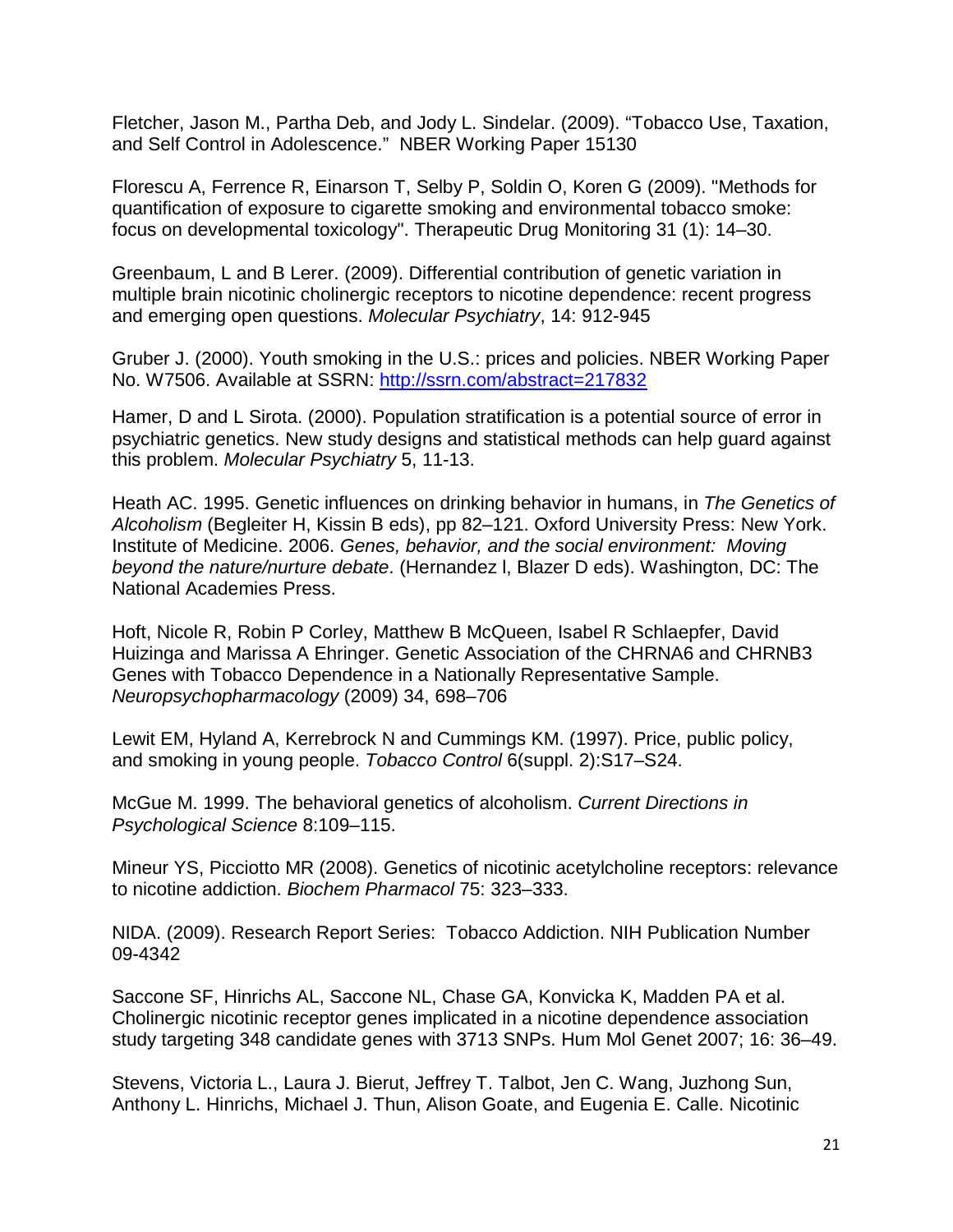Receptor Gene Variants Influence Susceptibility to Heavy Smoking. Cancer Epidemiol Biomarkers Prev December 2008 17:3517-3525 <http://cebp.aacrjournals.org/content/17/12/3517.long>

Sullivan, P.F. and K. S. Kendler (1999). The genetic epidemiology of smoking. Nicotine and Tobacco Research, 1(Suppl 2): S51-S57

Thorgeirsson, Thorgeir E et al. (2010). Sequence variants at CHRNB3–CHRNA6 and CYP2A6 affect smoking behavior. *Nature Genetics*, 42: 448-453

Tyndale R. 2003. Genetics of alcohol and tobacco use in humans. *Annals of Medicine* 35:2: 94-121.

Zeiger, Joanna S., Brett C. Haberstick, Isabel Schlaepfer, Allan C. Collins, Robin P. Corley, Thomas J. Crowley, John K. Hewitt, Christian J. Hopfer, Jeffrey Lessem, Matthew B. McQueen, Soo Hyun Rhee, and Marissa A. Ehringer. The neuronal nicotinic receptor subunit genes (CHRNA6 and CHRNB3) are associated with subjective responses to tobacco *Hum. Mol. Genet*. (2008) 17(5): 724-734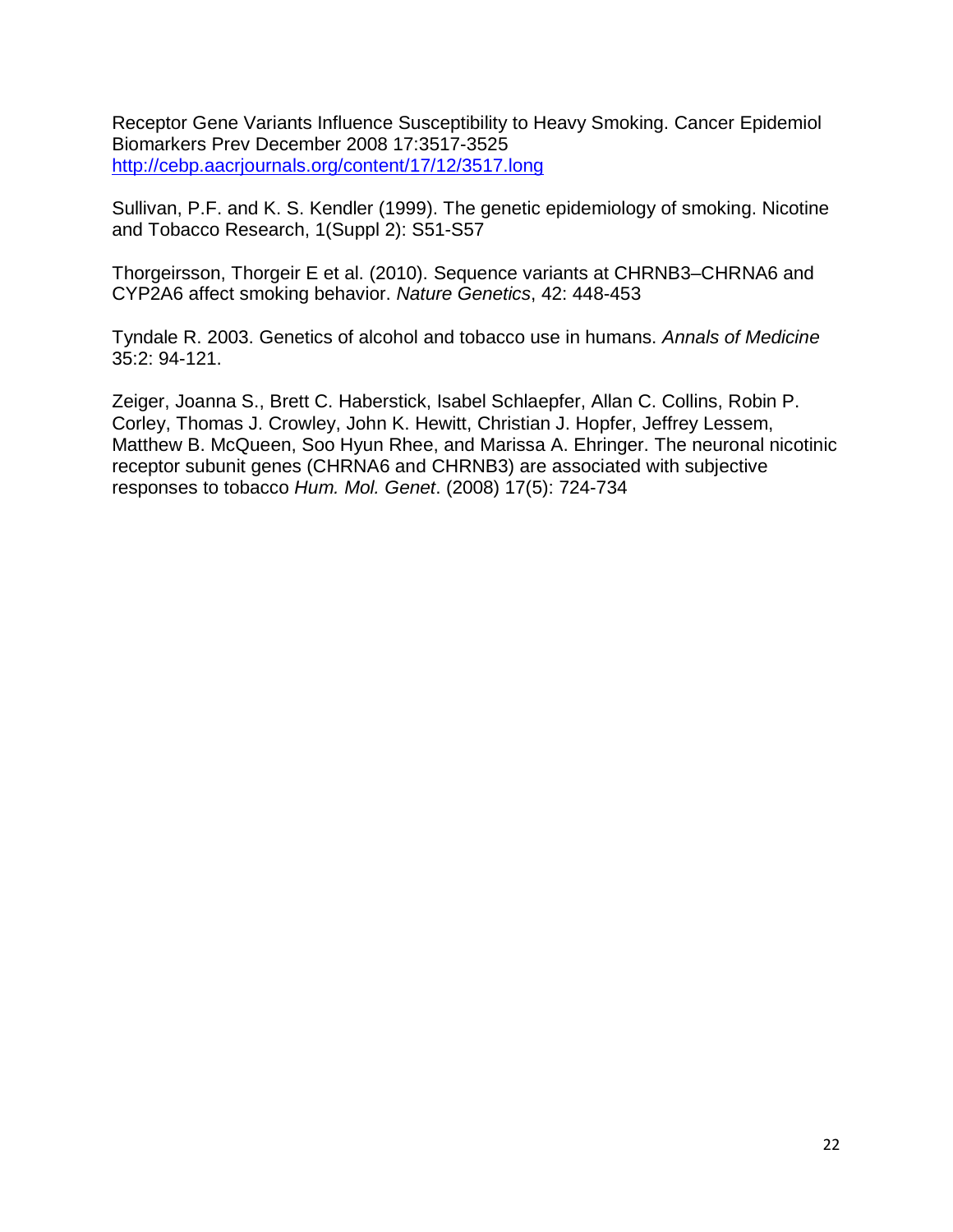| $\overline{1}$ in implement to the control of the transmitter $\overline{1}$ |       | Std    |      |      |
|------------------------------------------------------------------------------|-------|--------|------|------|
| Variable                                                                     | Mean  | Dev    | Min  | Max  |
| Smoke                                                                        | 0.25  | 0.43   | 0    | 1    |
| <b>Number of Cigarettes</b>                                                  | 3.73  | 8.76   | 0    | 140  |
| Numberof Cigarettes Smoke                                                    | 15.2  | 11.78  | 1    | 140  |
| Cotinine                                                                     | 68.41 | 139.29 | 0.35 | 1890 |
| Age                                                                          | 42.83 | 17.09  | 17   | 90   |
| Female                                                                       | 0.52  | 0.50   | 0    | 1    |
| <b>Black</b>                                                                 | 0.10  | 0.30   | 0    | 1    |
| Hispanic                                                                     | 0.10  | 0.30   | 0    | 1    |
| <b>Other Race</b>                                                            | 0.05  | 0.22   | 0    | 1    |
| Education                                                                    | 12.52 | 3.06   | 0    | 17   |
| Income (\$1000s)                                                             | 35.32 | 18.39  | 0    | 60   |
| Married                                                                      | 0.61  | 0.49   | 0    | 1    |
| Missing Information                                                          | 0.06  | 0.24   | 0    | 1    |
| State % Smoke                                                                | 0.25  | 0.04   | 0.17 | 0.34 |
| Cigarette Tax                                                                | 24.53 | 11.34  | 2.0  | 56.0 |
| Year = $1991$                                                                | 0.02  | 0.15   | 0    | 1    |
| Year = $1992$                                                                | 0.38  | 0.49   | 0    | 1    |
| Year = $1993$                                                                | 0.31  | 0.46   | 0    | 1    |
| Year = $1994$                                                                | 0.28  | 0.45   | 0    | 1    |
| SNP:                                                                         |       |        |      |      |
| rs2304297=="CC"                                                              | 0.11  | 0.31   | 0    | 1    |
| rs2304297=="CG"                                                              | 0.38  | 0.49   | 0    | 1    |
| rs2304297=="GG"                                                              | 0.51  | 0.50   | 0    | 1    |

Table 1 Summary Statistics NHANES 1991-1994 Genetic Sample (N~6,200)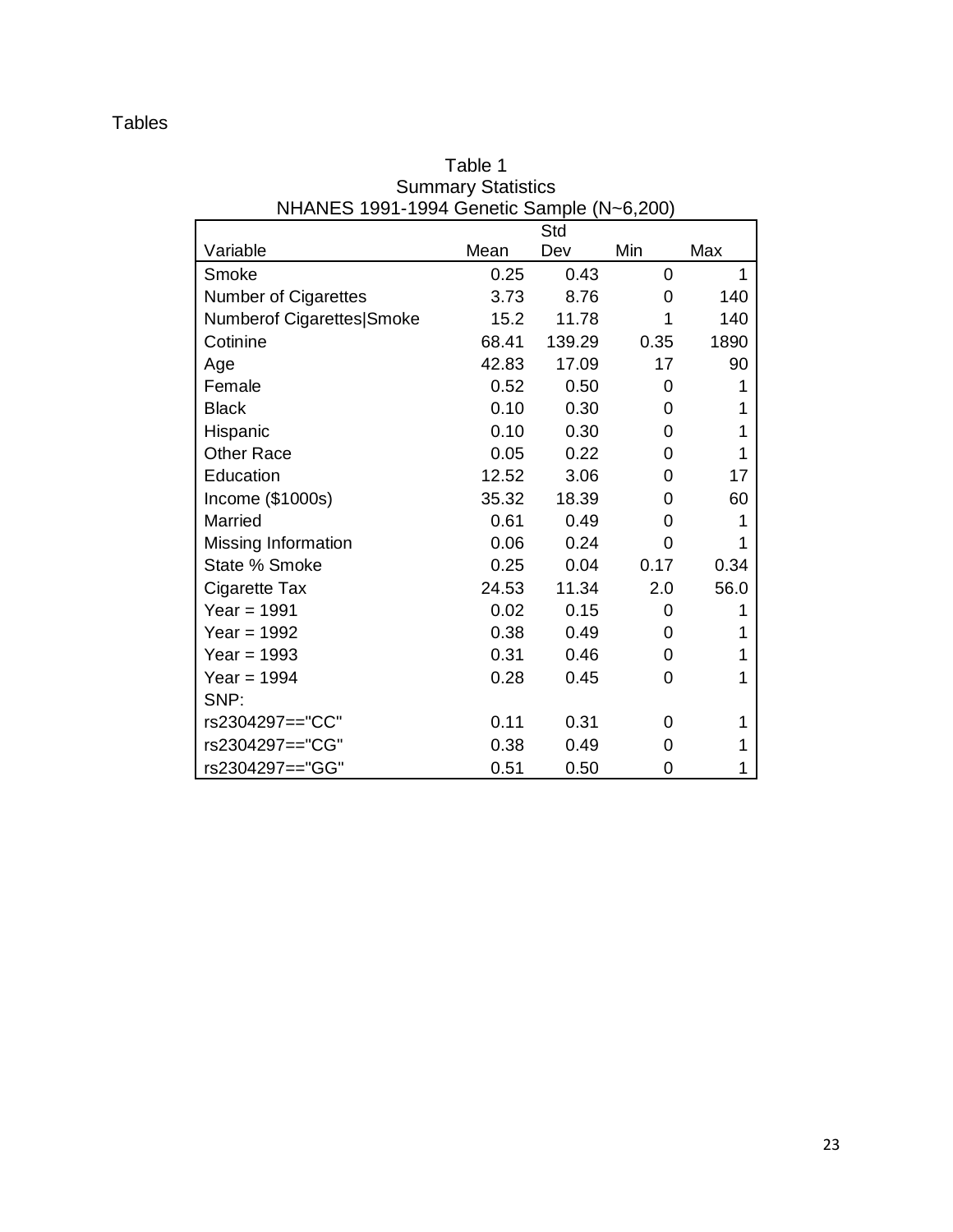|              |       |       | <b>Racial Differences in Genetic Endowments</b> |       |
|--------------|-------|-------|-------------------------------------------------|-------|
| Full         |       | Freg. | Percent                                         | Cum.  |
|              | CC    | 1,278 | 11.46                                           | 11.46 |
|              | CG    | 2,328 | 38.41                                           | 49.88 |
|              | GG    | 2,572 | 50.12                                           | 100   |
|              | Total | 6,178 | 100                                             |       |
| White        |       | Freq. | Percent                                         | Cum.  |
|              | CC    | 123   | 5.74                                            | 5.74  |
|              | CG    | 875   | 37.4                                            | 43.14 |
|              | GG    | 1,374 | 56.86                                           | 100   |
|              | Total | 2,372 | 100                                             |       |
| <b>Black</b> |       | Freq. | Percent                                         | Cum.  |
|              | CC    | 986   | 54.81                                           | 54.81 |
|              | CG    | 642   | 38.24                                           | 93.05 |
|              | GG    | 118   | 6.95                                            | 100   |
|              | Total | 1,746 | 100                                             |       |
| Hispanic     |       | Freg. | Percent                                         | Cum.  |
|              | CC    | 163   | 7.36                                            | 7.36  |
|              | CG    | 775   | 45.92                                           | 53.28 |
|              | GG    | 1,017 | 46.72                                           | 100   |
|              | Total | 1,955 | 100                                             |       |

| Table 2<br><b>Racial Differences in Genetic Endowments</b> |     |       |            |               |  |  |
|------------------------------------------------------------|-----|-------|------------|---------------|--|--|
| Full                                                       |     | Freg. | Percent    | Cum.          |  |  |
|                                                            | CC. | 1.278 | 11.46      | 11.46         |  |  |
|                                                            |     | 333 Q | . <i>.</i> | $\sim$ $\sim$ |  |  |

Percentages are weighted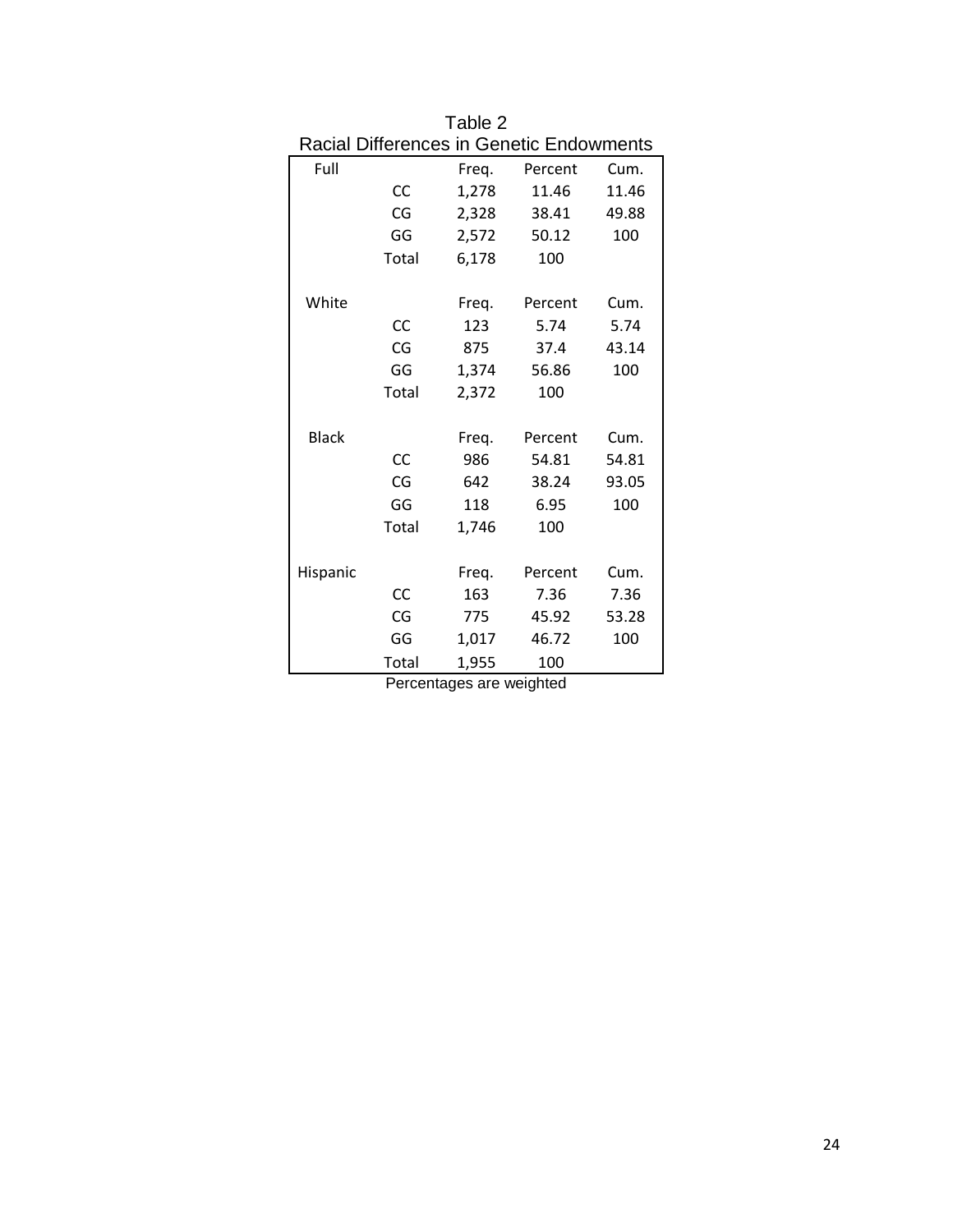| Outcome                    | Smoke      | Smoke      | Smoke      | Smoke       | Smoke       | Smoke       | Smoke        |
|----------------------------|------------|------------|------------|-------------|-------------|-------------|--------------|
|                            |            |            |            |             |             |             | <b>State</b> |
| Specification              | Tax Only   | Gene Only  | Both       | Interaction | Xs          | SASS        | FE/Smoking   |
| Log(Tax)                   | $-0.031*$  |            | $-0.030*$  | 0.002       | 0.016       | 0.009       | 0.014        |
|                            | (0.017)    |            | (0.016)    | (0.013)     | (0.014)     | (0.014)     | (0.012)      |
| rs2304297 == "GG"          |            | $-0.037*$  | $-0.035*$  | $-0.037**$  | $-0.032*$   | $-0.032*$   | $-0.032$     |
|                            |            | (0.019)    | (0.020)    | (0.017)     | (0.018)     | (0.018)     | (0.019)      |
| Interaction                |            |            |            | $-0.073***$ | $-0.072***$ | $-0.073***$ | $-0.076***$  |
|                            |            |            |            | (0.024)     | (0.024)     | (0.024)     | (0.023)      |
| Age                        |            |            |            |             | $0.016***$  | $0.016***$  | $0.016***$   |
|                            |            |            |            |             | (0.003)     | (0.003)     | (0.003)      |
| Age-squared                |            |            |            |             | $-0.000***$ | $-0.000***$ | $-0.000***$  |
|                            |            |            |            |             | (0.000)     | (0.000)     | (0.000)      |
| Female                     |            |            |            |             | $-0.064***$ | $-0.064***$ | $-0.064***$  |
|                            |            |            |            |             | (0.018)     | (0.018)     | (0.018)      |
| <b>Black</b>               |            |            |            |             | $-0.062**$  | $-0.063**$  | $-0.068***$  |
|                            |            |            |            |             | (0.022)     | (0.022)     | (0.022)      |
| Hispanic                   |            |            |            |             | $-0.184***$ | $-0.188***$ | $-0.182***$  |
|                            |            |            |            |             | (0.046)     | (0.047)     | (0.047)      |
| Other Race                 |            |            |            |             | $-0.101*$   | $-0.105*$   | $-0.102*$    |
|                            |            |            |            |             | (0.053)     | (0.054)     | (0.054)      |
| Education                  |            |            |            |             | $-0.024***$ | $-0.024***$ | $-0.024***$  |
|                            |            |            |            |             | (0.004)     | (0.004)     | (0.004)      |
| Income (\$1000s)           |            |            |            |             | $-0.003***$ | $-0.003***$ | $-0.003***$  |
|                            |            |            |            |             | (0.001)     | (0.001)     | (0.001)      |
| Married                    |            |            |            |             | $-0.024*$   | $-0.024*$   | $-0.024*$    |
|                            |            |            |            |             | (0.013)     | (0.013)     | (0.014)      |
| <b>Missing Information</b> |            |            |            |             | 0.011       | 0.012       | 0.011        |
|                            |            |            |            |             | (0.043)     | (0.043)     | (0.043)      |
| <b>SASS Measure</b>        |            |            |            |             |             | 0.055       | $0.110*$     |
|                            |            |            |            |             |             | (0.063)     | (0.053)      |
| <b>State Level Smoking</b> |            |            |            |             |             |             | $0.602**$    |
|                            |            |            |            |             |             |             | (0.238)      |
| Constant                   | $0.251***$ | $0.270***$ | $0.268***$ | $0.270***$  | $0.458***$  | $0.469***$  | $0.316**$    |
|                            | (0.015)    | (0.017)    | (0.018)    | (0.018)     | (0.111)     | (0.111)     | (0.139)      |
|                            |            |            |            |             |             |             |              |
| Observations               | 6178       | 6178       | 6178       | 6178        | 6163        | 6163        | 6163         |
| R-squared                  | 0.002      | 0.002      | 0.004      | 0.007       | 0.094       | 0.094       | 0.096        |

Table 3 Gene-Environment Interactions in Predicting Tobacco Use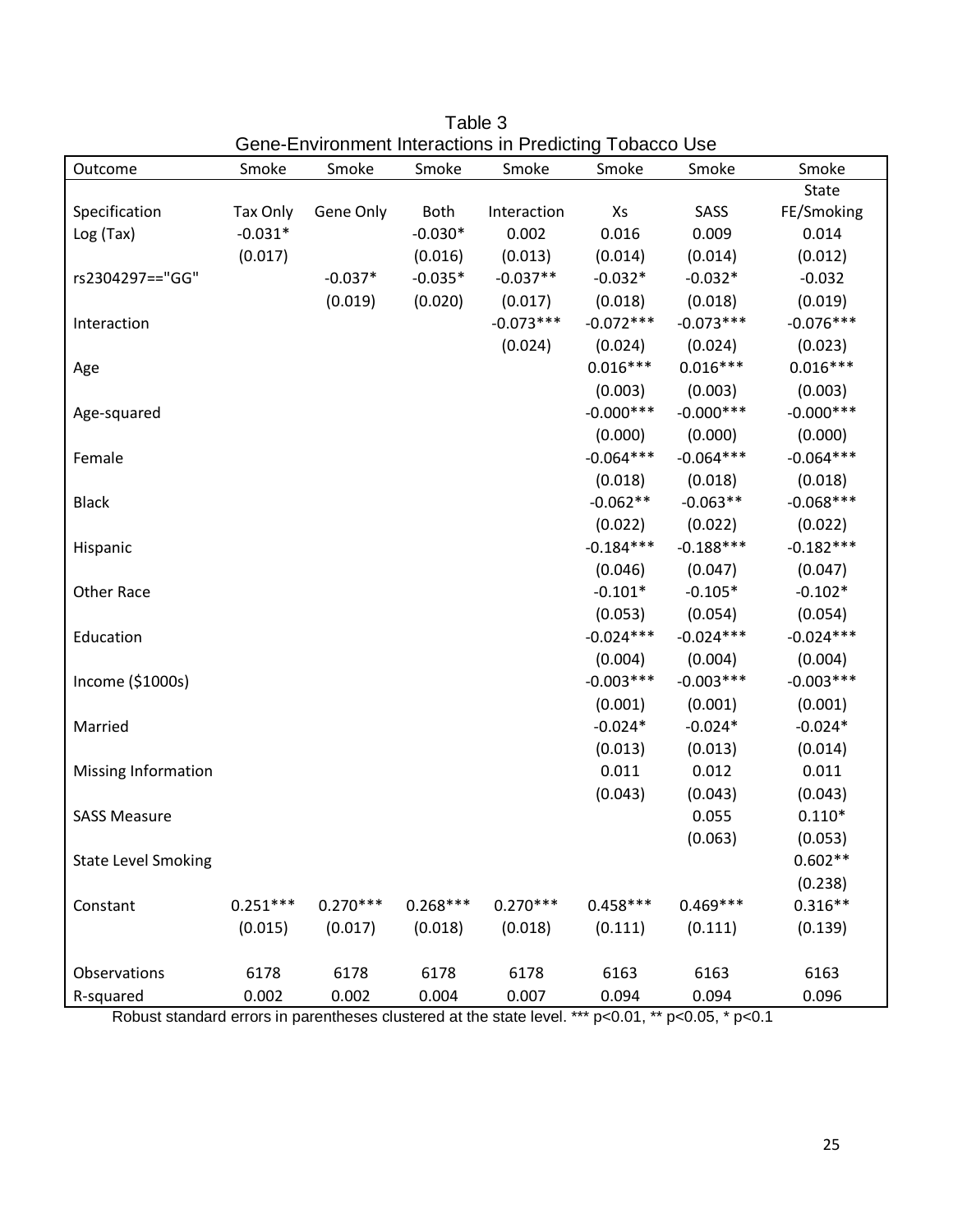| Outcome             | Number of Cigs | Cotinine     |
|---------------------|----------------|--------------|
|                     |                |              |
| Log (Tax)           | 0.139          | $-3.046$     |
|                     | (0.344)        | (3.129)      |
| rs2304297=="GG"     | $-0.25$        | 0.063        |
|                     | (0.370)        | (6.789)      |
| Interaction         | $-0.782***$    | $-12.188***$ |
|                     | (0.265)        | (4.146)      |
| Age                 | $0.511***$     | 5.792***     |
|                     | (0.065)        | (0.939)      |
| Age-squared         | $-0.006***$    | $-0.068***$  |
|                     | (0.001)        | (0.010)      |
| Female              | $-2.121***$    | $-30.823***$ |
|                     | (0.429)        | (5.472)      |
| <b>Black</b>        | $-3.811***$    | $-2.145$     |
|                     | (0.649)        | (5.729)      |
| Hispanic            | $-5.894***$    | $-70.994***$ |
|                     | (1.106)        | (15.340)     |
| <b>Other Race</b>   | $-3.189***$    | $-27.386$    |
|                     | (0.876)        | (17.451)     |
| Education           | $-0.557***$    | $-8.777***$  |
|                     | (0.107)        | (1.749)      |
| Income (\$1000s)    | $-0.072***$    | $-0.596***$  |
|                     | (0.018)        | (0.193)      |
| Married             | $-0.219$       | $-5.721$     |
|                     | (0.330)        | (4.517)      |
| Missing Information | 0.073          | $-8.33$      |
|                     | (0.842)        | (10.750)     |
| Constant            | 7.880**        | 121.797***   |
|                     | (2.753)        | (39.737)     |
| Observations        | 6,130          | 6,089        |
| R-squared           | 0.096          | 0.085        |

Table 4 Gene-Environment Interactions in Predicting Tobacco Use Alternative Measures of Tobacco Use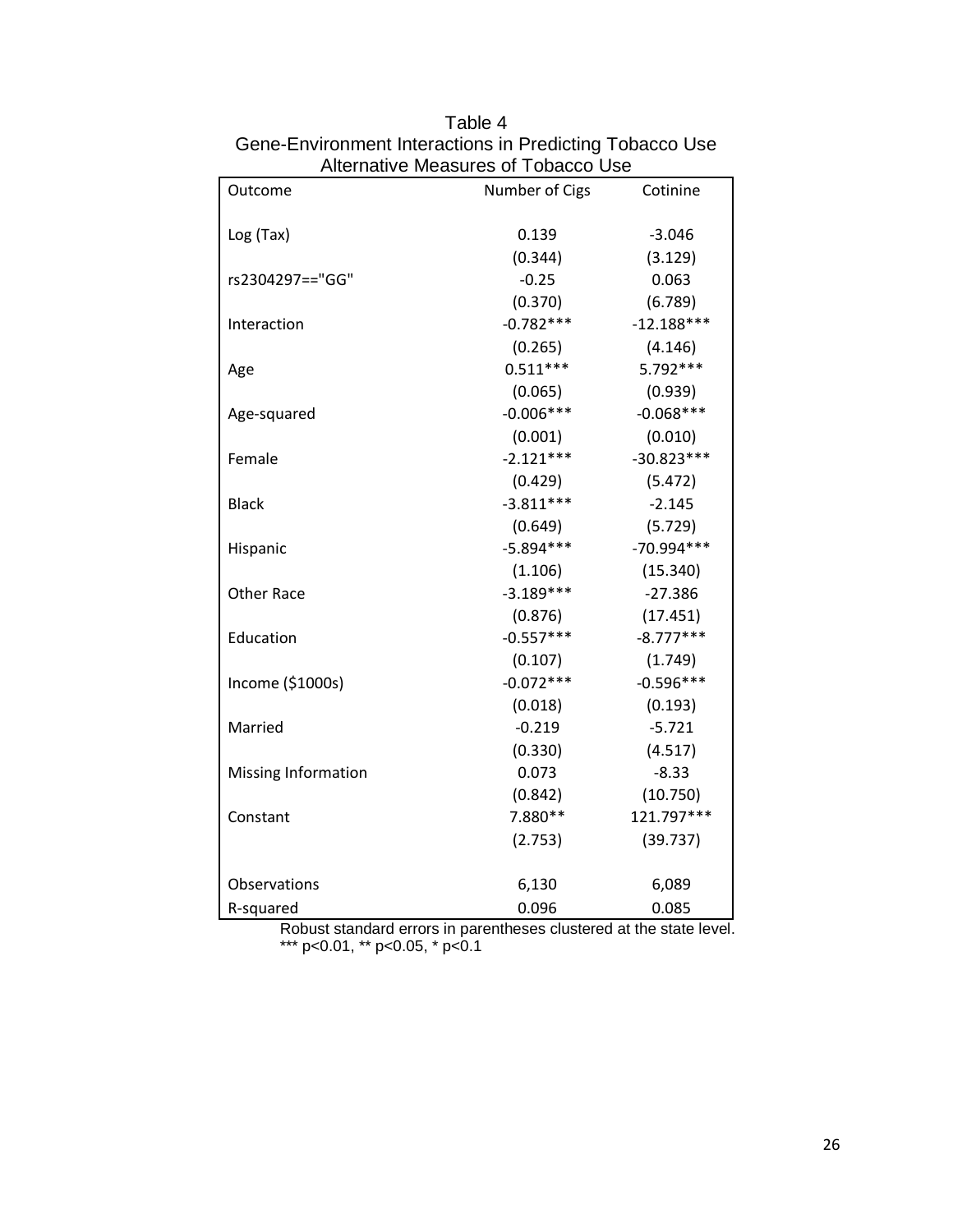|               |                     |          |             |              |          | results otrainied by Demographic oubgroups |             |             |          |
|---------------|---------------------|----------|-------------|--------------|----------|--------------------------------------------|-------------|-------------|----------|
|               | Sample              |          | White       | <b>Black</b> | Hispanic | Other Race                                 | Female      | Male        |          |
|               | Log(Tax)            |          | 0.011       | $-0.003$     | $0.114*$ | $0.152*$                                   | 0.004       | $-0.003$    |          |
|               |                     |          | (0.020)     | (0.010)      | (0.064)  | (0.075)                                    | (0.014)     | (0.020)     |          |
|               | $Genotype = GG$     |          | $-0.028$    | $-0.091**$   | 0.075    | $-0.148**$                                 | $-0.038*$   | $-0.032$    |          |
|               |                     |          | (0.022)     | (0.033)      | (0.064)  | (0.067)                                    | (0.018)     | (0.026)     |          |
|               | Interaction         |          | $-0.082***$ | $-0.023$     | $-0.193$ | $-0.191*$                                  | $-0.070***$ | $-0.072**$  |          |
|               |                     |          | (0.025)     | (0.037)      | (0.127)  | (0.107)                                    | (0.020)     | (0.029)     |          |
|               | <b>Observations</b> |          | 2,372       | 1,746        | 1,955    | 286                                        | 3,524       | 2,654       |          |
|               | R-squared           |          | 0.008       | 0.002        | 0.002    | 0.075                                      | 0.007       | 0.007       |          |
|               |                     |          |             |              |          |                                            |             |             |          |
| Sample        |                     | $30$     | 30-50       | $50 - 65$    | $65+$    | Less HS                                    | $HS +$      | Poor        | Rich     |
| Log (Tax)     |                     | $-0.014$ | 0.017       | $-0.012$     | 0.022    | $-0.067**$                                 | 0.02        | 0.018       | $-0.004$ |
|               |                     | (0.035)  | (0.019)     | (0.046)      | (0.020)  | (0.026)                                    | (0.014)     | (0.023)     | (0.012)  |
| Genotype = GG |                     | $-0.014$ | $-0.061$    | $-0.044$     | 0.013    | $-0.013$                                   | $-0.04$     | $-0.051*$   | $-0.027$ |
|               |                     | (0.035)  | (0.045)     | (0.043)      | (0.025)  | (0.031)                                    | (0.025)     | (0.026)     | (0.021)  |
| Interaction   |                     | $-0.083$ | $-0.090$    | 0.016        | $-0.105$ | $-0.074*$                                  | $-0.082***$ | $-0.116***$ | $-0.051$ |
|               |                     | (0.049)  | (0.063)     | (0.035)      | (0.063)  | (0.041)                                    | (0.028)     | (0.026)     | (0.038)  |
| Observations  |                     | 1,639    | 2,178       | 1,111        | 1,250    | 2,427                                      | 3,751       | 2,655       | 3,523    |
| R-squared     |                     | 0.013    | 0.01        | 0.003        | 0.015    | 0.018                                      | 0.008       | 0.013       | 0.004    |

Table 5 Gene-Environment Interactions in Predicting Tobacco Use Results Stratified by Demographic Subgroups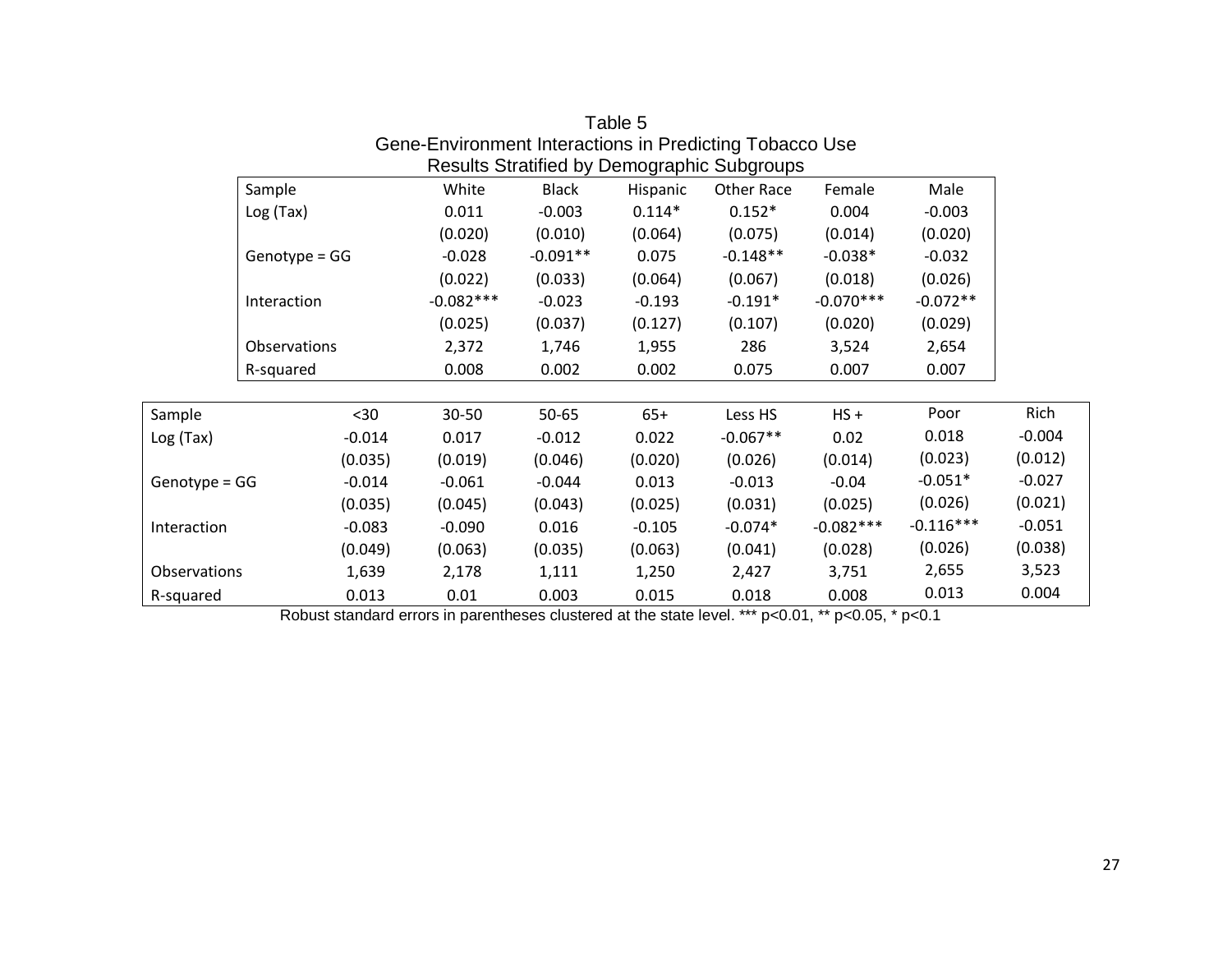| Outcome                    | <b>State Tax Level</b> | <b>State Tax Level</b> | <b>State Tax Level</b> |
|----------------------------|------------------------|------------------------|------------------------|
| Specification              | <b>Basic Weighted</b>  | Clustered              | Xs                     |
| Genotype = $C/G$           | 1.985***               | 1.985                  | 0.58                   |
|                            | (0.577)                | (1.449)                | (0.574)                |
| Genotype = $G/G$           | $2.143***$             | 2.143                  | 0.478                  |
|                            | (0.556)                | (1.796)                | (0.708)                |
| Age                        |                        |                        | 0.017                  |
|                            |                        |                        | (0.027)                |
| <b>Black</b>               |                        |                        | $-1.771$               |
|                            |                        |                        | (2.486)                |
| Hispanic                   |                        |                        | 8.807***               |
|                            |                        |                        | (2.224)                |
| <b>Other Race</b>          |                        |                        | 2.402                  |
|                            |                        |                        | (1.753)                |
| Education                  |                        |                        | 0.243                  |
|                            |                        |                        | (0.159)                |
| Income                     |                        |                        | 0.027                  |
|                            |                        |                        | (0.029)                |
| <b>Missing Information</b> |                        |                        | 0.674                  |
|                            |                        |                        | (1.191)                |
| Year = $1992$              |                        |                        | 13.757***              |
|                            |                        |                        | (4.051)                |
| Year = $1993$              |                        |                        | 15.542***              |
|                            |                        |                        | (2.783)                |
| Year = $1994$              |                        |                        | 13.482***              |
|                            |                        |                        | (3.371)                |
| Constant                   | 26.096***              | 26.096***              | $7.815**$              |
|                            | (0.483)                | (3.697)                | (3.093)                |
| Observations               | 7,008                  | 7,008                  | 6,178                  |
| R-squared                  | 0.004                  | 0.004                  | 0.113                  |

Table 6 Correlations between Genotype and State Level Tax Levels

Robust standard errors in parentheses clustered at the state level in columns 2 and 3. \*\*\* p<0.01, \*\* p<0.05, \* p<0.1. Genetic sample weights used.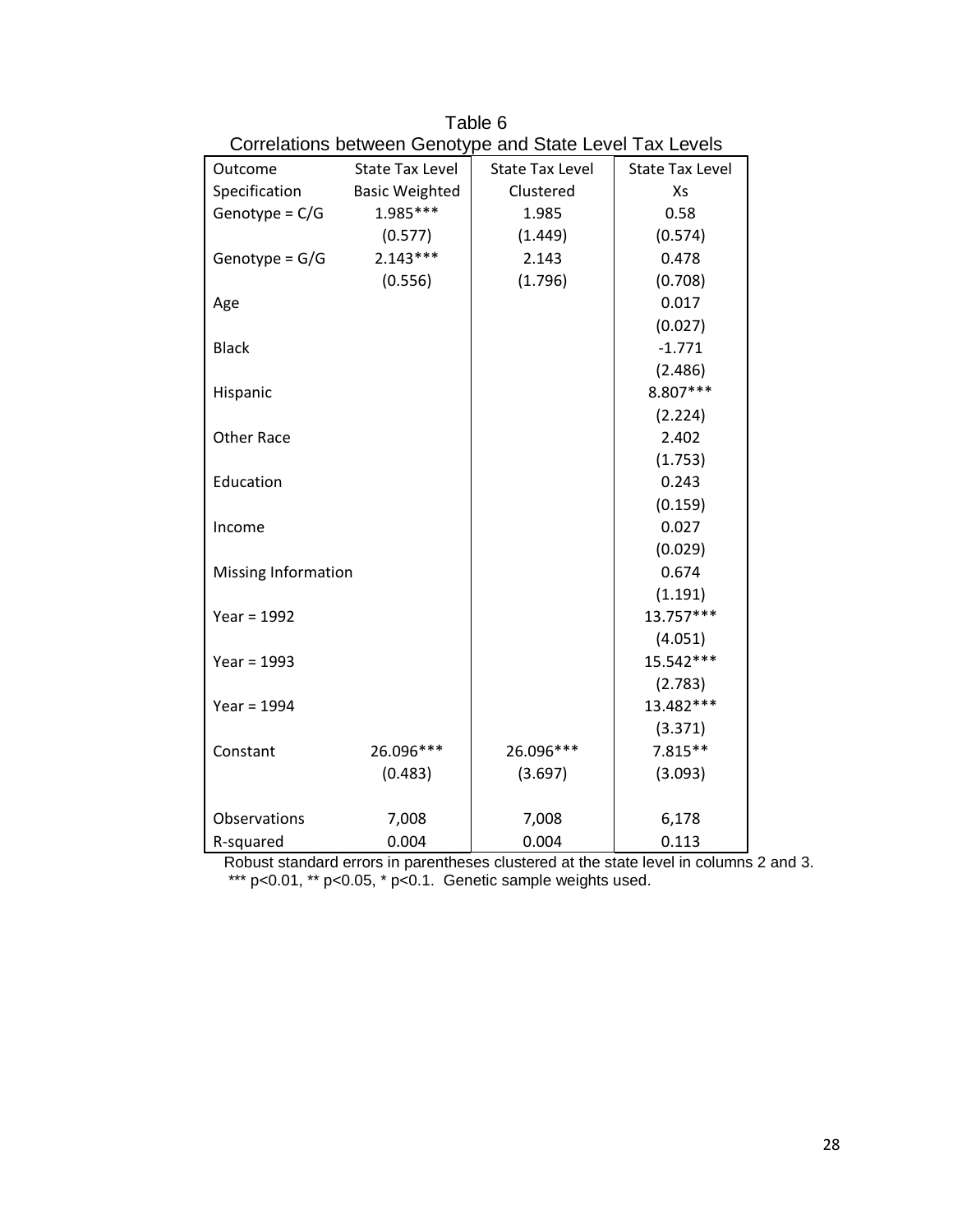Appendix Tables

Table 1A

| Predictors of Availability of Genetic Data: NHANES III (1988-1994) |                        |                        |
|--------------------------------------------------------------------|------------------------|------------------------|
| Outcome                                                            | <b>Genes Available</b> | <b>Genes Available</b> |
| Specification                                                      | <b>OLS</b>             | <b>Fixed Effects</b>   |
| Age                                                                | $0.00219***$           | 0.00226***             |
|                                                                    | (0.000644)             | (0.000665)             |
| Age-Squared                                                        | $-3.22e-05***$         | $-3.23e-05***$         |
|                                                                    | $(6.77e-06)$           | $(6.69e-06)$           |
| Female                                                             | $-0.00373$             | $-0.00417$             |
|                                                                    | (0.00395)              | (0.00401)              |
| <b>Black</b>                                                       | $-0.0161$              | $-0.00296$             |
|                                                                    | (0.0131)               | (0.0108)               |
| Hispanic                                                           | $-0.0108$              | $0.0259**$             |
|                                                                    | (0.0118)               | (0.0108)               |
| <b>Other Race</b>                                                  | $-0.0144$              | $-0.00123$             |
|                                                                    | (0.0141)               | (0.0141)               |
| Education                                                          | $0.00137*$             | 0.00198**              |
|                                                                    | (0.000779)             | (0.000764)             |
| Income                                                             | 0.000190               | 0.000298               |
|                                                                    | (0.000276)             | (0.000245)             |
| Married                                                            | $0.0141***$            | $0.0123***$            |
|                                                                    | (0.00305)              | (0.00348)              |
| Missing                                                            | $-0.0267***$           | $-0.0252***$           |
|                                                                    | (0.00696)              | (0.00638)              |
| Year=1989                                                          | 0.00259                | $-0.00760$             |
|                                                                    | (0.00495)              | (0.0188)               |
| Year=1990                                                          | 0.000356               | $-0.0113$              |
|                                                                    | (0.00579)              | (0.0321)               |
| Year=1991                                                          | $0.0383*$              | 0.0151                 |
|                                                                    | (0.0221)               | (0.0327)               |
| Year=1992                                                          | $0.588***$             | $0.549***$             |
|                                                                    | (0.0498)               | (0.0380)               |
| Year=1993                                                          | $0.679***$             | 0.666***               |
|                                                                    | (0.0373)               | (0.0466)               |
| Year=1994                                                          | $0.788***$             | $0.780***$             |
|                                                                    | (0.0123)               | (0.0154)               |
| Smoke 100 Cigarettes?                                              | $-0.0121***$           | $-0.0125***$           |
|                                                                    | (0.00390)              | (0.00415)              |
| Constant                                                           | $-0.0260$              | $-0.0345$              |
| <b>Observations</b>                                                | 19,945                 | 19,945                 |
| R-squared                                                          | 0.526                  | 0.536                  |

Robust standard errors in parentheses clustered at the state level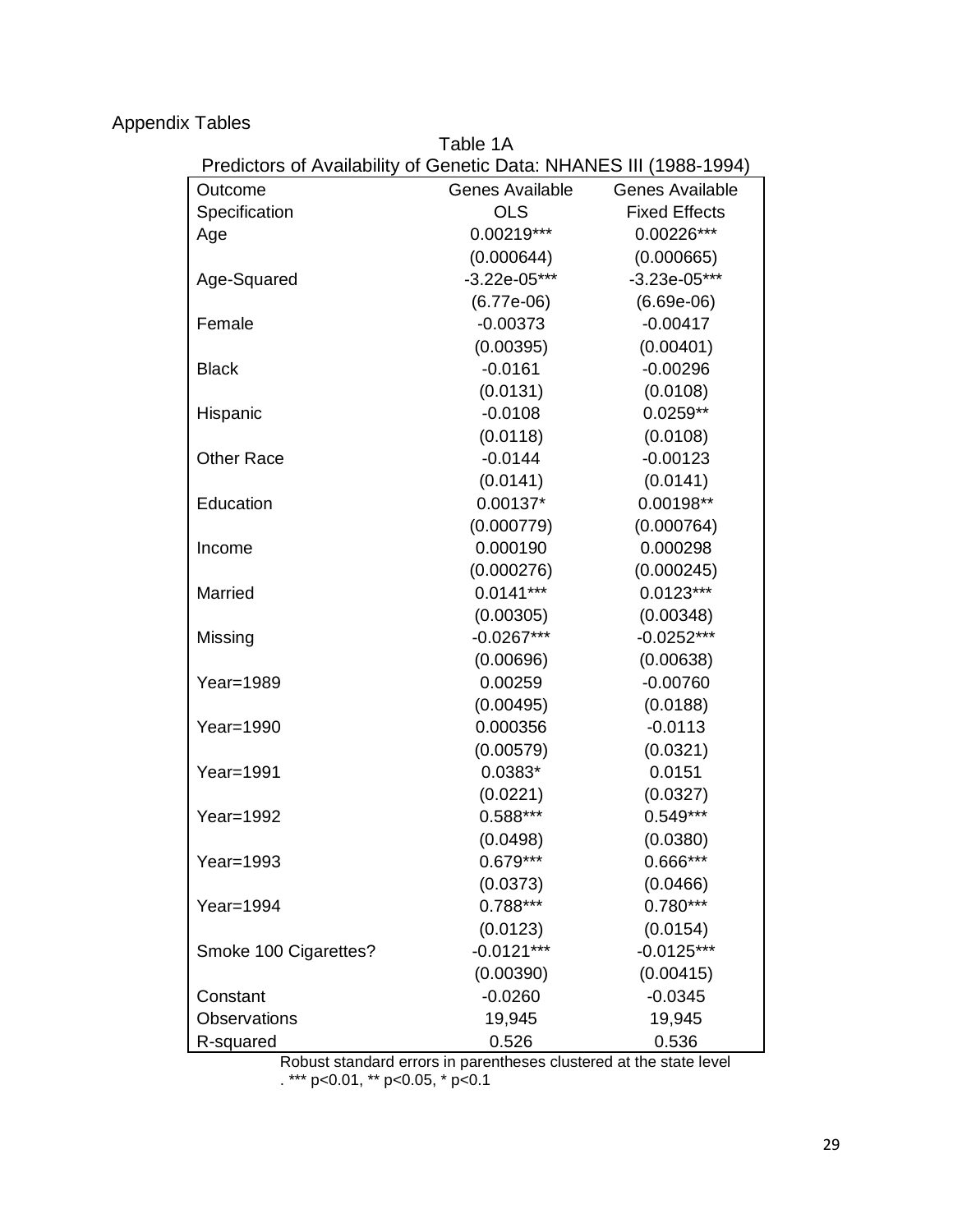| The Effects of State Level Taxation on Tobacco Use<br><b>Stratified by Genotype</b> |            |            |            |  |  |
|-------------------------------------------------------------------------------------|------------|------------|------------|--|--|
| Outcome                                                                             | Smoke Now  | Smoke Now  | Smoke Now  |  |  |
| Genotype                                                                            | CHRNA6=CC  | CHRNA6=GC  | CHRNA6=GG  |  |  |
| Log(Tax)                                                                            | $-0.016$   | 0.014      | $-0.071**$ |  |  |
|                                                                                     | (0.018)    | (0.017)    | (0.029)    |  |  |
| Constant                                                                            | $0.316***$ | $0.256***$ | $0.233***$ |  |  |
|                                                                                     | (0.025)    | (0.024)    | (0.016)    |  |  |
| <b>Observations</b>                                                                 | 1,278      | 2,328      | 2,572      |  |  |
| R-squared                                                                           | 0.001      | 0.001      | 0.012      |  |  |

## Appendix Table 2A The Effects of State Level Taxation on Tobacco Use

Robust standard errors in parentheses clustered at the state level

. \*\*\* p<0.01, \*\* p<0.05, \* p<0.1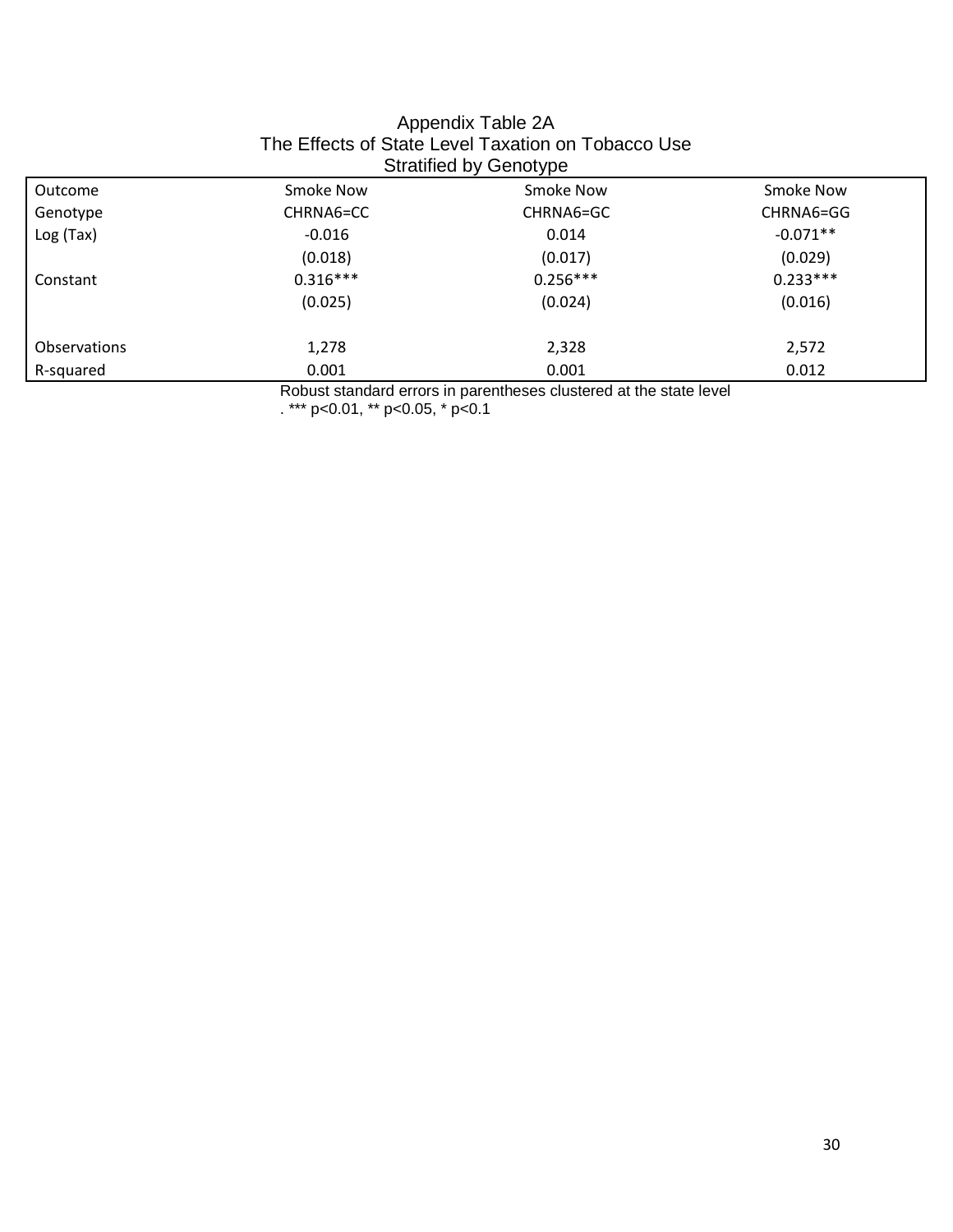| <b>Ottallition</b> is the convey |             |            |            |
|----------------------------------|-------------|------------|------------|
| Outcome                          | Smoke       | Smoke      | Smoke      |
| Sample                           | Year 1      | Year 2     | Year 3     |
|                                  |             |            |            |
| Log(Tax)                         | $-0.002$    | $-0.013$   | 0.019      |
|                                  | (0.017)     | (0.047)    | (0.017)    |
| $Genotype = GG$                  | $-0.039$    | $-0.028$   | $-0.053$   |
|                                  | (0.032)     | (0.018)    | (0.035)    |
| Interaction                      | $-0.111***$ | $-0.029$   | $-0.050*$  |
|                                  | (0.019)     | (0.032)    | (0.026)    |
|                                  |             |            |            |
| Constant                         | $0.283***$  | $0.263***$ | $0.268***$ |
|                                  | (0.030)     | (0.030)    | (0.024)    |
|                                  |             |            |            |
| Observations                     | 1,682       | 2,367      | 2,038      |
| R-squared                        | 0.02        | 0.002      | 0.005      |

### Appendix Table 3A The Effects of State Level Taxation on Tobacco Use Stratified by Year of Survey